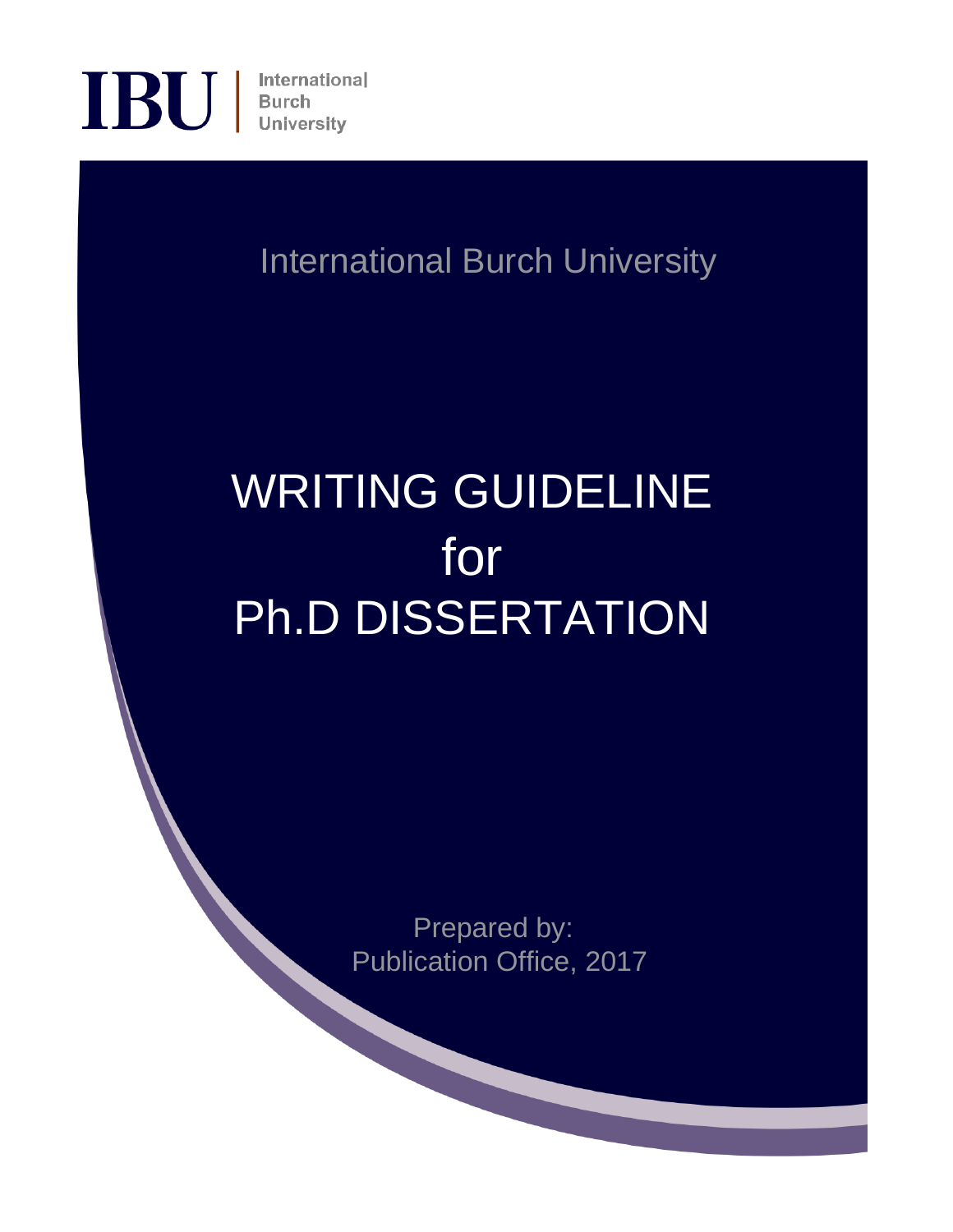## **TABLE OF CONTENTS**

| 2.     |                |
|--------|----------------|
| 3.     |                |
| 4.     |                |
|        |                |
|        |                |
|        | $\overline{7}$ |
|        | 7              |
|        | 8              |
|        |                |
|        | 8              |
|        | 9              |
|        | 9              |
|        | 10             |
|        |                |
| 5.1.1. |                |
| 5.1.2. |                |
| 5.1.3. |                |
| 5.1.4. |                |
| 5.1.5. | 11             |
| 5.1.6. | 11             |
| 5.1.7. | 11             |
| 5.1.8. | 12             |
| 5.1.9. | 12             |
|        | 12             |
|        | 12             |
|        | 12             |
|        |                |
|        | 13             |
|        | 15             |
| 5.2.4. | 15             |
|        | 15             |
|        | 16             |
|        | 16             |
|        |                |
|        | 17             |
|        |                |
|        | 18             |
|        | 18             |
|        | 18             |
|        | 19             |
|        | 20             |
|        | 20             |
|        | 21             |
|        | 22             |
|        | 23             |
|        |                |
|        | -24            |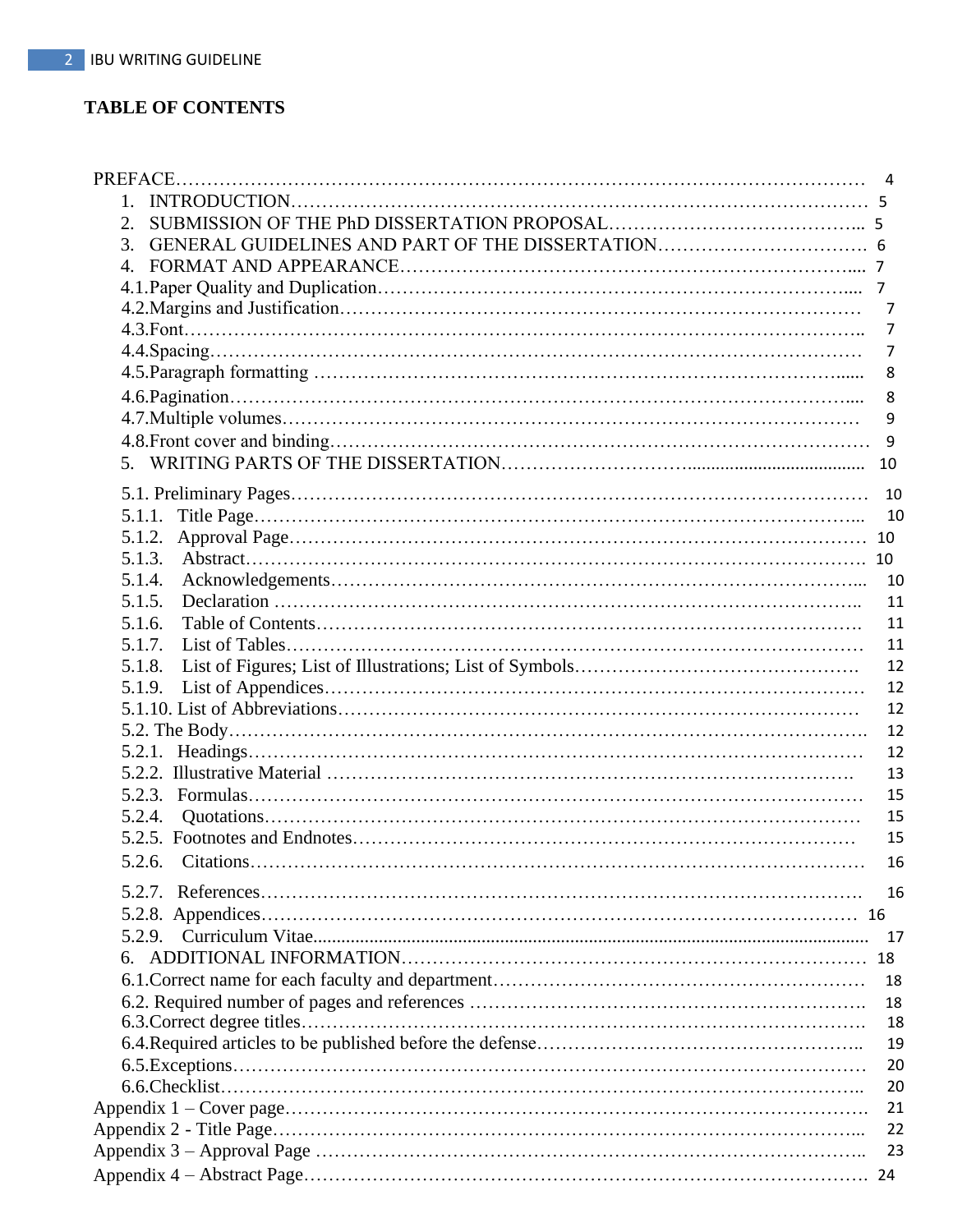| 33 |
|----|
| 34 |
| 35 |
| 36 |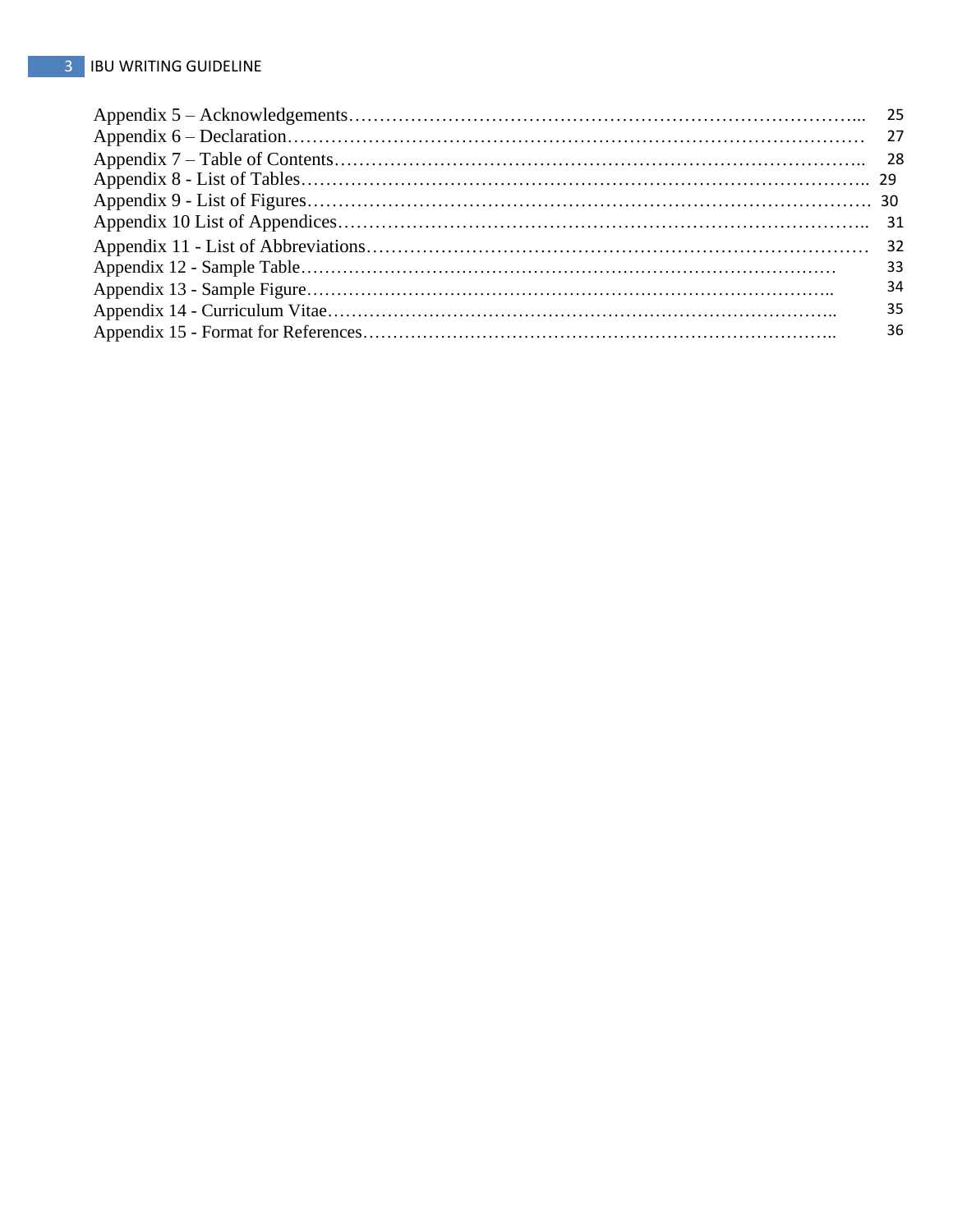## **PREFACE**

The purpose of this writing guideline is to clarify, simplify and promote excellence in writing and presentation of Ph.D. dissertations at International Burch University. This guideline describes the important requirements for maintaining the uniformity at the IBU final works.

This guideline provides detailed explanation about format, spacing, and referencing rules necessary to be followed in order to fulfill the preconditions for dissertation acceptance. All students are obligated to follow each instance in the guideline while writing their dissertation in order to avoid errors. Publication Office will go through each dissertation and check whether all requirements are satisfied. Only after this detailed review student can print final hard copies.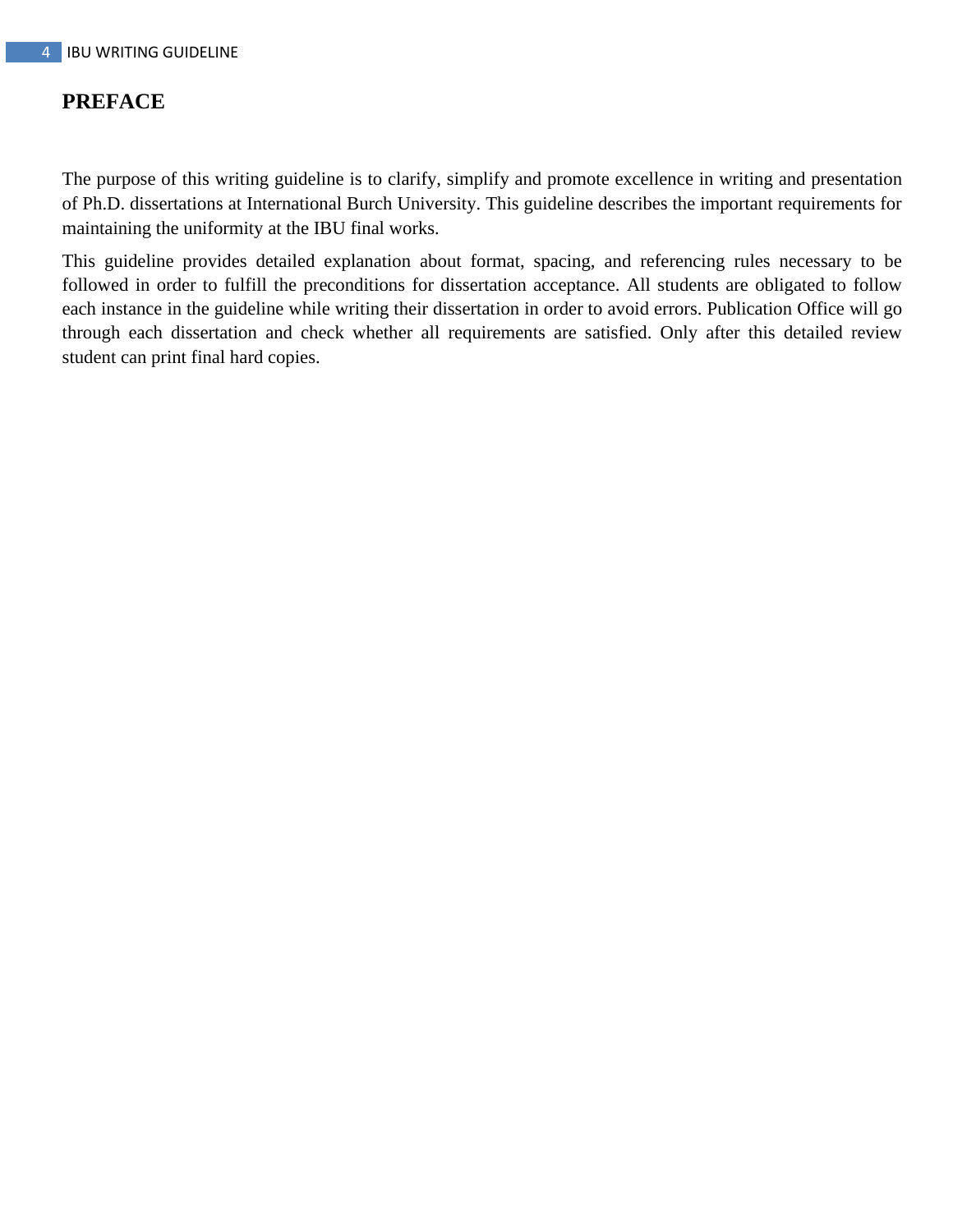## **1. INTRODUCTION**

Every student of International Burch University is obligated to prepare a Ph.D. dissertation according to the requirements of the program that he/she is studying at. This document provides clear guidelines on how to submit your dissertation, requirements for formatting as well as information on requirements when it comes to the inside organization of your final work in terms of number of pages and references.

## **2. SUBMISSION OF THE P.H.D. DISSERTATION PROPOSAL**

Student start with submitting the Ph.D. proposal to the Faculty Secretary by filling the Authorization Request to Schedule a PhD Dissertation Defense form downloadable from the Student Affairs Office webpage (link). Guideline on how to write a Ph.D. proposal can be found on Publications Office webpage (link). A student has to defend PhD Proposal in front of the committee within 3 months of its appointment by the Senate. Jury members prepare a report after the defense of PhD proposal. Faculty Council makes decision for the approval of PhD dissertation based on committee's report. Detailed procedure is explained on the following link.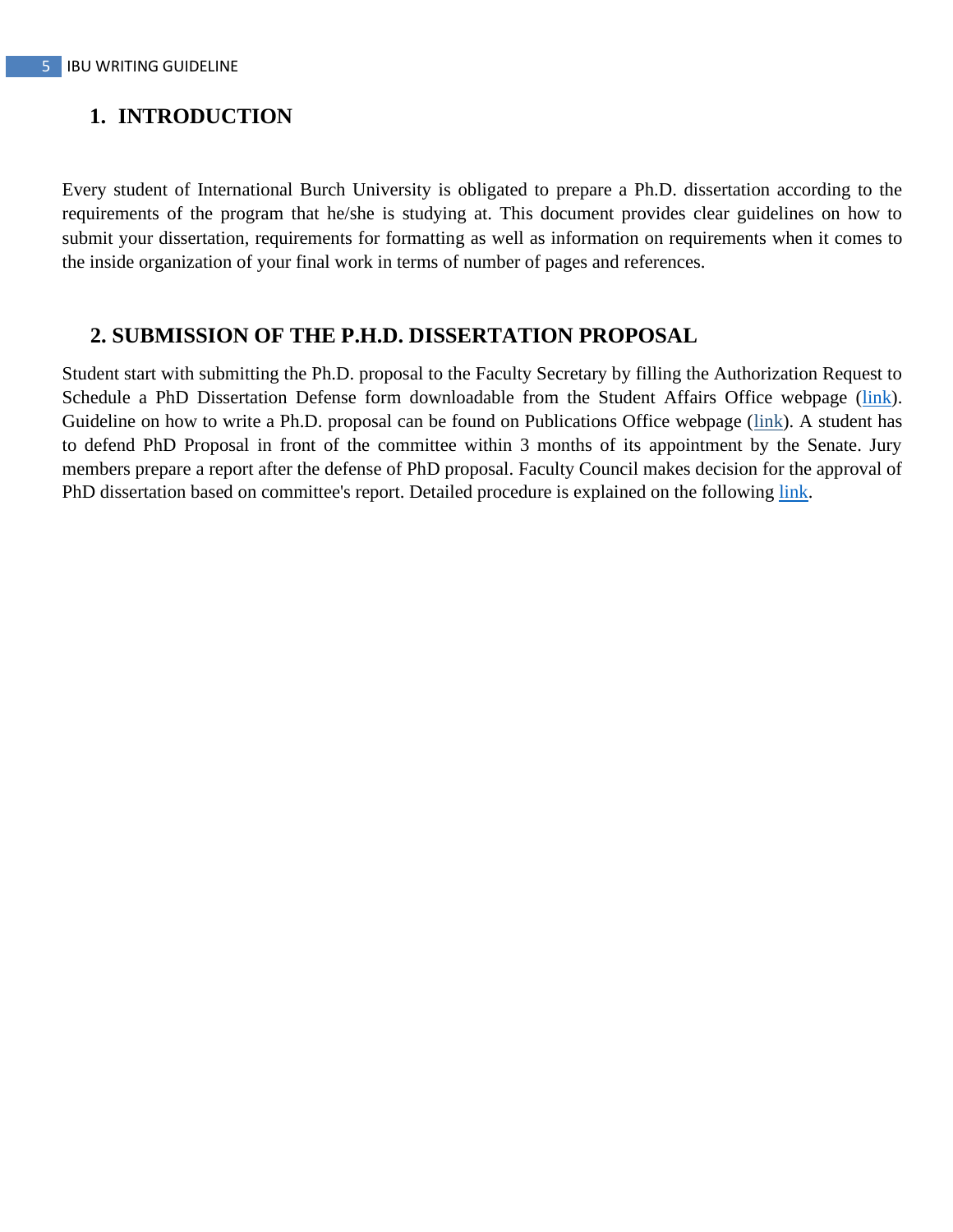## **3. GENERAL GUIDELINES AND PARTS OF THE DISSERTATION**

Each dissertation must be prepared electronically by using a word processor, a mark-up language and drawing or graphics software.

All tables, figures and formulas should be electronically generated by using word processor or relevant software. Figures that cannot be generated electronically should be manually drawn subject to technical drawing principles. All tables, figures should be cited within the main body of the dissertation. Laser or ink-jet printer outputs are required. All print must be in permanent black ink and must appear on only **one side of the paper**.

**No ink corrections**, strikeovers, correction fluid, correction tape, paste-ups, insertions between lines, or letterset are permitted on the final bound copies. If any corrections are needed, they should be made on the original manuscript (but not by ink corrections or strikeovers which are never allowed) and the corrected pages must be reprinted before making copies of the dissertation.

Each source used or cited in the dissertation should be presented within the proper reference list. International Burch University requires usage of **APA style** for referencing used sources.

Every dissertation should include three main parts or divisions: the preliminary pages (template can be downloaded from the link), the body, and the reference material.

The dissertation should be written in English language for all departments except Oriental Philology where dissertation should be written in Turkish language.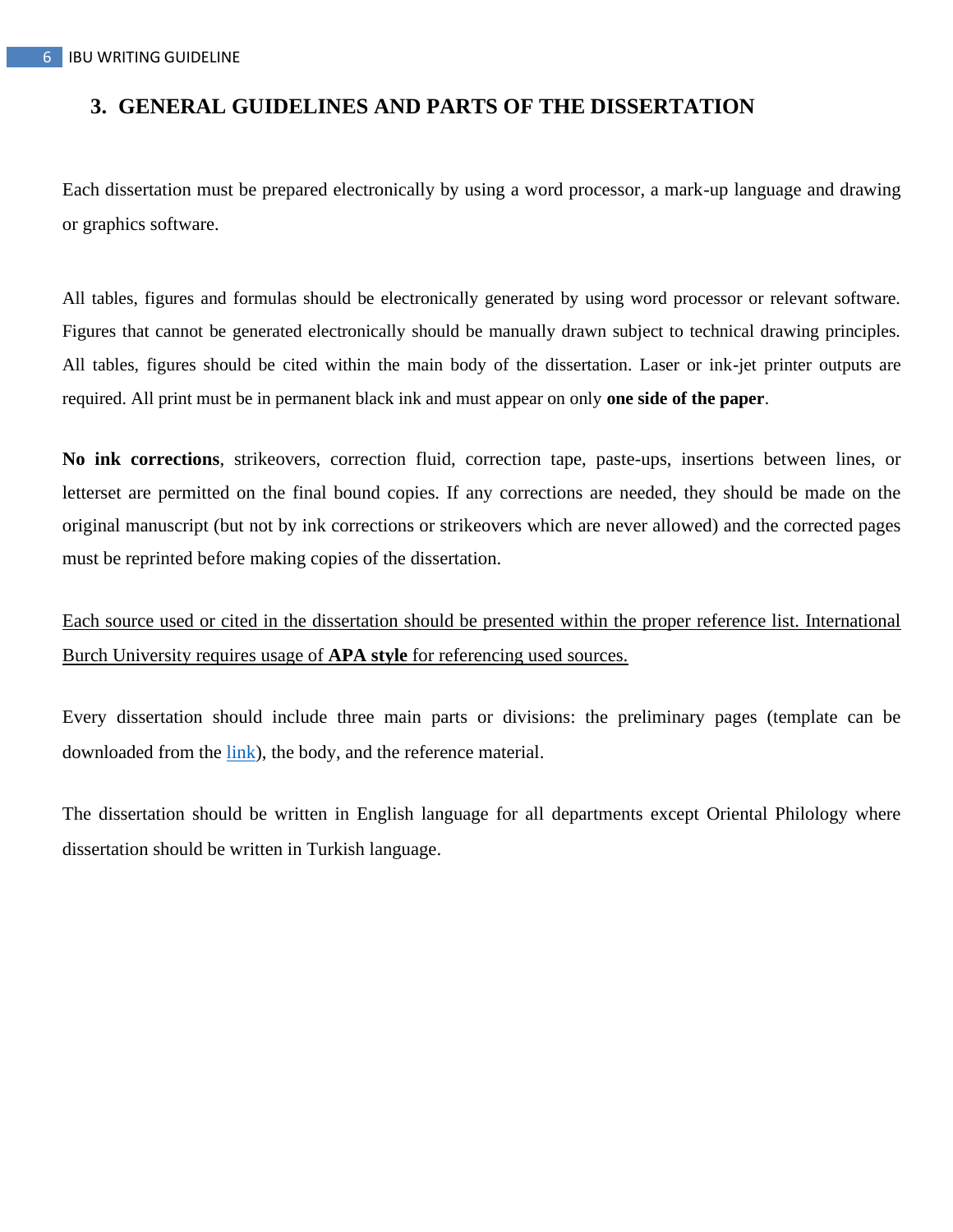## **4. FORMAT AND APPEARANCE**

#### **4.1. Paper Quality and Duplication**

All copies of the dissertation should be printed on good quality, preferably acid-free, white bond paper, of 80  $g/m<sup>2</sup>$ , measuring 210 by 297 mm (A4). Only single-sided copies will be accepted.

#### **4.2. Margins and Justification**

The left margin (binding side) must be 40 mm and the right, top and bottom margins should be 25mm. All footnotes, headings, page numbers, text, tables, illustrations should be within these margins.

The headings of all main sections (such as, Approval page, Acknowledgements, Table of Contents, List of Tables, List of Figures, List of Symbols, List of Abbreviations, Introduction, all other sections in the main body of the dissertation, Conclusion, References, Appendices, Curriculum Vitae) should be 60 mm below the top of the page. No hyphenation is allowed in the headings and in the text of the preliminary pages. The headings should be center justified.

#### **4.3. Font**

A font type Times New Roman, size 12-point, should be used consistently throughout the manuscript. Please see the exceptions part for the Department of Architecture. Bold face letters and symbols, and italics should be used sparingly throughout the dissertation.

Font size of figure captions and table headings must be 12 points. Font size of characters in tables and figures can be reduced down to 8 points if space limitations make it imperative. When necessary, for example in large volume theses, all the font sizes indicated above can be reduced by 1 point.

#### **4.4. Spacing**

The dissertation should be typed in **one and a half spacing (1.5)** and **single spacing** between paragraphs. Tables, long quotations, footnotes, endnotes, bibliographies, references and bibliography (except between entries), headings or subheadings, multiline captions and algorithms (pseudo-codes, software programs) should be spaced with **1.0 spacing.**

#### **4.5. Paragraph formatting**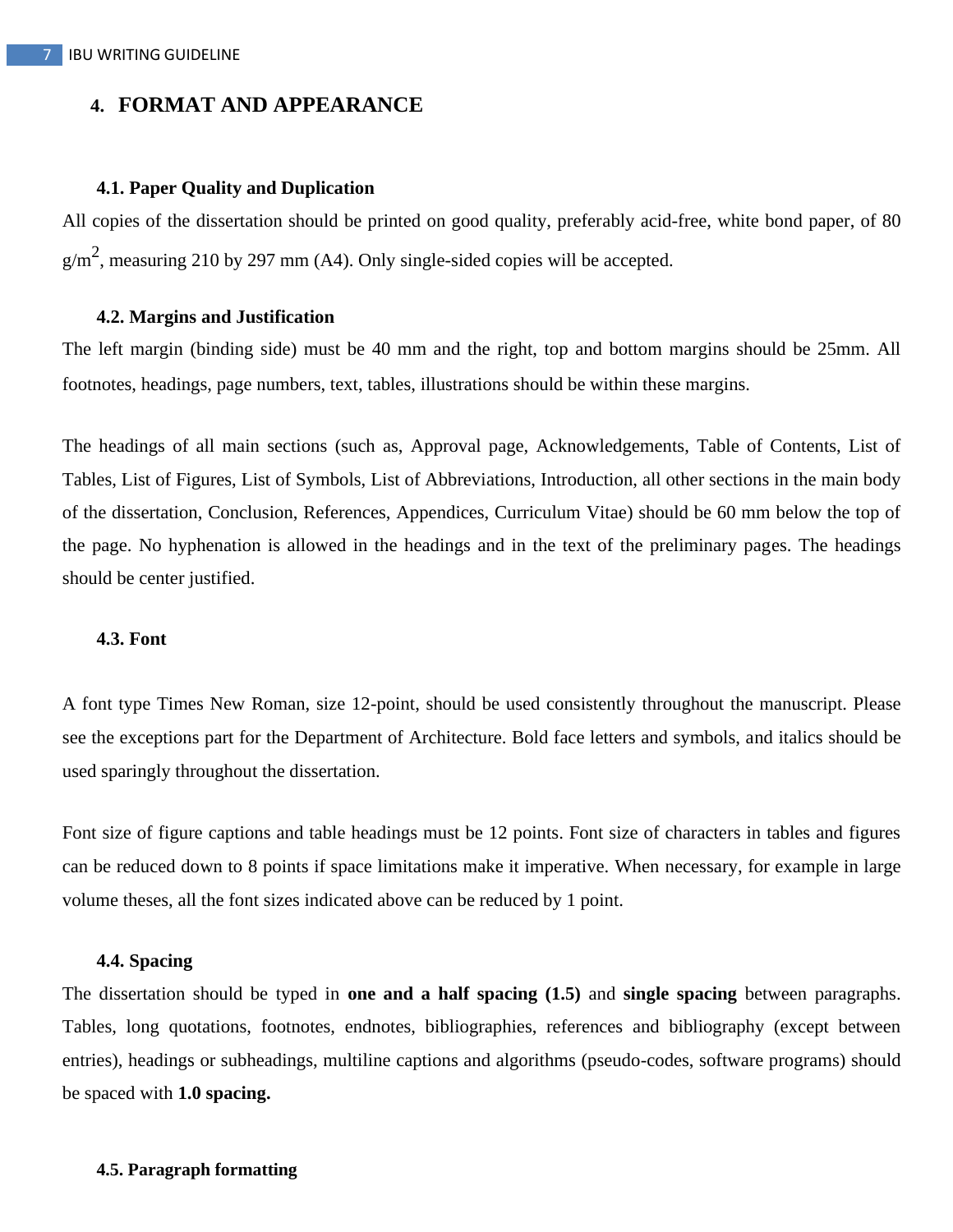Each paragraph should start from the left margin without indentation and single space (1.5) distance from the preceding paragraph and should contain at least 5-7 lines. If a paragraph is split between pages, at least two lines of a paragraph must appear together at the top or bottom of a page. All headings and subheadings must be followed by at least two lines of a paragraph before a page break. Algorithm descriptions (pseudo-codes, software program codes) should be written in single spacing using a mono-spaced font type as a separate paragraph and indented in its entirety at 10 mm from the left margin. The title of the dissertation and Abstract page/s should not include table, figure, boldface, italics, chemical or mathematical formulas, symbols, subscripts superscripts, Greek letters or other non-standard abbreviations or characters.

#### **4.6. Pagination**

Pagination of the dissertation is divided into three sections. First section is front cover page and inside title page which should appear **without numbering**. Second section includes pages from approval page till introduction which is numbered with roman numbers (i, ii, iii etc). Third section includes numbering pages from introduction which starts with Arabic numerals (1, 2, 3 etc.) till the end of the dissertation. For a better understanding please refer to the table below:

| Front cover (bind)            | No page number            |
|-------------------------------|---------------------------|
| Inside cover (title page)     | No page number            |
| <b>Approval page</b>          | <b>Roman numerals (i)</b> |
| <b>Abstract</b>               | $\mathbf{ii}$             |
| <b>Acknowledgements</b>       | iii                       |
| <b>Table of Contents</b>      | iv                        |
| <b>List of Tables</b>         | .                         |
| <b>List of Figures</b>        |                           |
| <b>List of Symbols</b>        | .                         |
| <b>List of Abbreviations</b>  |                           |
| <b>Introduction</b>           | Arabic numerals $(1+)$    |
| Main body of the dissertation | .                         |
| Conclusion                    | .                         |
| <b>References</b>             | .                         |
| <b>Appendices</b>             | .                         |
| <b>Curriculum Vitae</b>       |                           |

**TABLE 4.1.** Order of appearance and pagination.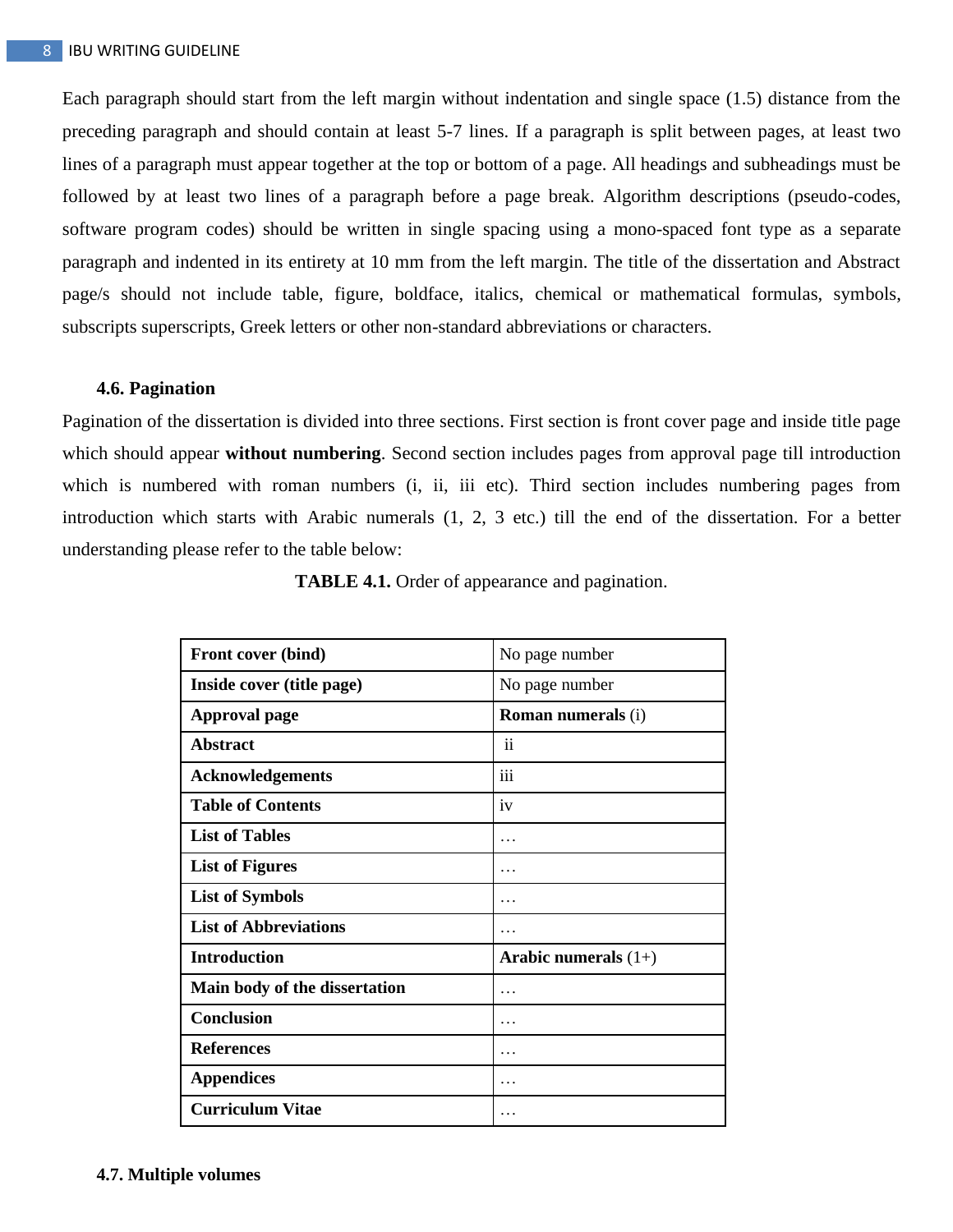If a finished manuscript exceeds 50 mm in thickness it must be bound in two or more volumes, each limited to 50 mm in thickness, too. All volumes must be numbered consecutively, using capital Roman numerals. Each additional volume must contain a title page. Title pages should be identical except for the notation Volume I, Volume II, etc., just below the title to differentiate the volumes.

Both the Roman and the Arabic numbering systems used in Volume I should continue through Volume II. As with the title page of Volume I, that of Volume II counts among the preliminary pages but does not bear a number. If "iv" is the last Roman numeral used in Volume I, for example, the title page of the second volume will count as page "v" and will be followed by preliminary pages "vi", "vii", etc. Each volume must contain a complete Table of Contents, List of Tables, List of Figures, List of Symbols and List of Abbreviations.

#### **4.8. Front cover and binding**

All Ph.D. dissertations are to be bound in dark blue cloth. Synthetic, leatherette, or similar cloths are not acceptable. A bound copy of the dissertation should measure 215 by 285 mm. The title of the dissertation should appear 60 mm from the top of the cover.

See Appendix A for an example of the front cover.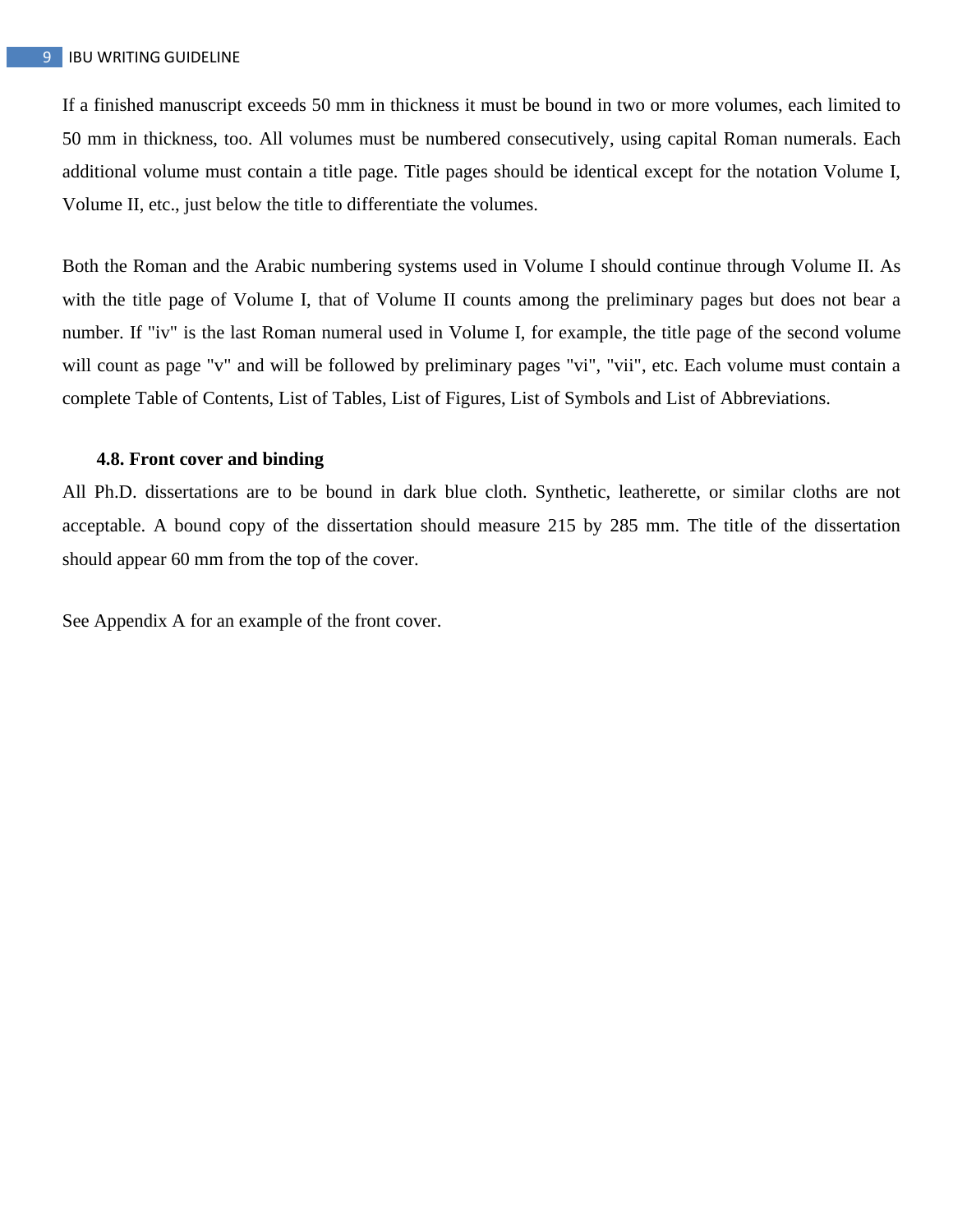## **5. WRITING PARTS OF THE DISSERTATION**

#### **5.1 Preliminary Pages**

Preliminary pages are appearing before introduction in the dissertation and are explained in detail bellow. Preliminary pages should appear in the exact sequence as explained below. Template for preliminary pages can be downloaded from the following link

#### **5.1.1 Title Page**

The title should be typed single-spaced**, 14 pt**, **all in capital letters**, and should begin at **60 mm from the top** of the page. The format of the title page and cover page, including spacing and capitalization should be exactly as in the sample title page shown in Appendix 2.

#### **5.1.2 Approval Page**

A sample approval page is presented in Appendix 3. Only the university or organization name should be used to indicate **affiliation**. Academic titles used in English are Prof., Assoc. Prof., and Assist. Prof. or simply Dr. for jury members or dissertation supervisors. Students are obligated to consult with the dissertation supervisor about the precise title of a jury member before they write it on their approval page.

#### **5.1.3 Abstract**

The objective of an abstract is to give the reader a concise account of the dissertation or dissertation. The abstract should have **three main parts**: the statement of the problem, methods and procedures, results and conclusion. It must not exceed **350 words** for Ph.D. dissertation, must not include references, diagrams, mathematical formulae unless absolutely essential or footnotes.

A sample abstract page is provided in Appendix 4.

#### **5.1.4 Acknowledgements**

Acknowledgements contain expressions of appreciation to the individuals or institutions who have helped the author in any way during his/her studies. A sample acknowledgement page is presented in Appendix 5.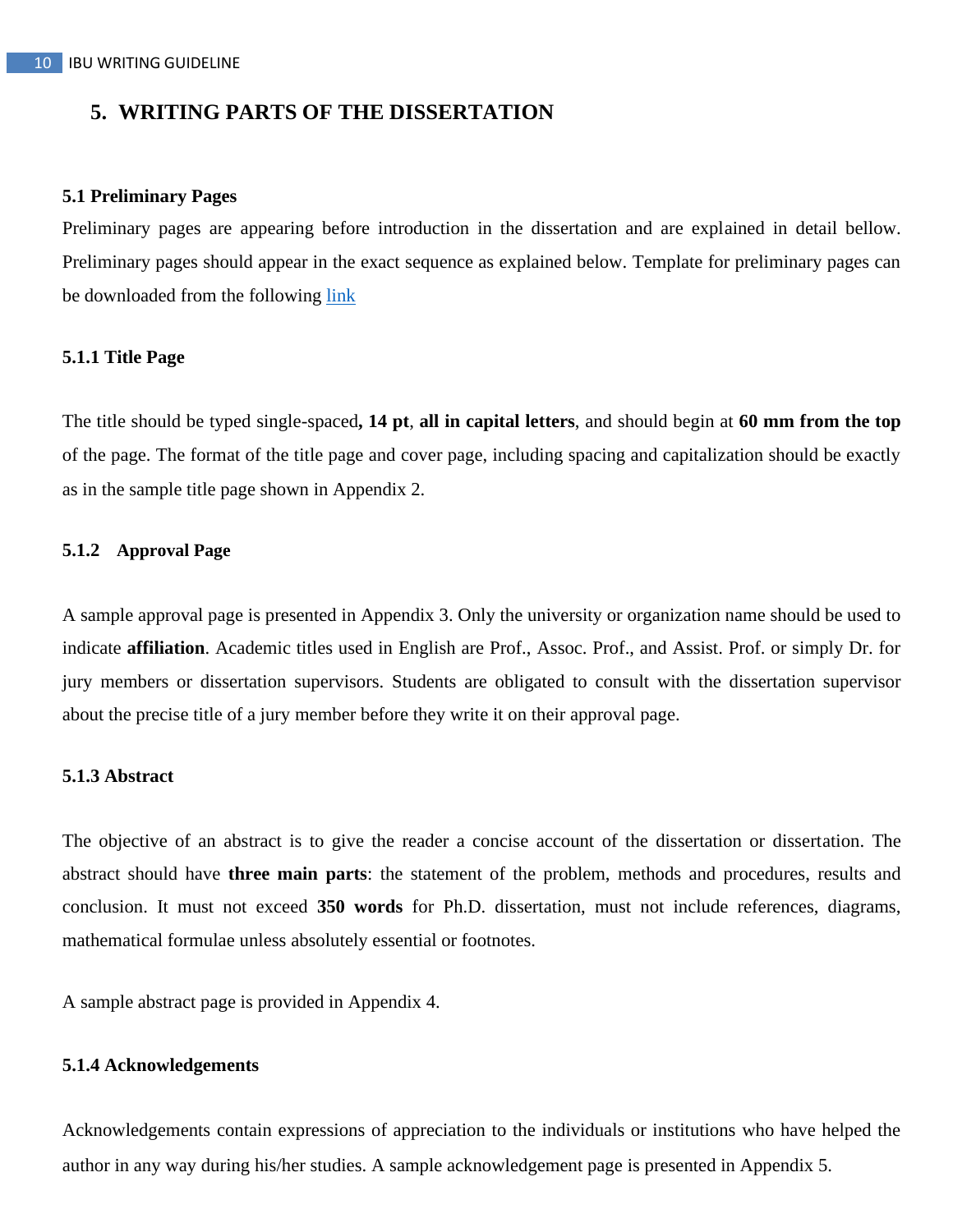#### **5.1.5 Declaration**

The declaration form in Appendix 6 should be filled and signed in the printed hardcopy version of dissertation.

#### **5.1.6 Table of Contents**

The table of contents must list the title of each chapter and its parts and sections, references or bibliography, appendices and Curriculum Vitae (if applicable). The wording used for all entries in the table of contents must match exactly with what is used in the text. Each entry must have leader dots which connect it to its corresponding page number.

The heading Table of Contents appears without punctuation centered between the text margins, in all capital letters, 14 pt, 60 mm from the top of the page. The listing of actual contents begins at the left margin with two space hits  $(2x1.5)$  below the heading.

A sample table of contents is provided in Appendix 7.

#### **5.1.7 List of Tables**

The list of tables should immediately follow the table of contents on a new page.

The heading List of Tables appears centered between the texts margins, in capital letters 14pt, without punctuation, 60 mm from the top of the page; the listing begins at the left margin with two space hits  $(2x1.5)$ below the heading.

Each entry should have the same number and the same caption or title used for a table in the text, although a long caption may be abbreviated to the extent of using only the first full sentence. As in the table of contents, each entry must have leader dots which connect it to its page number.

A sample list of tables is provided in Appendix 8.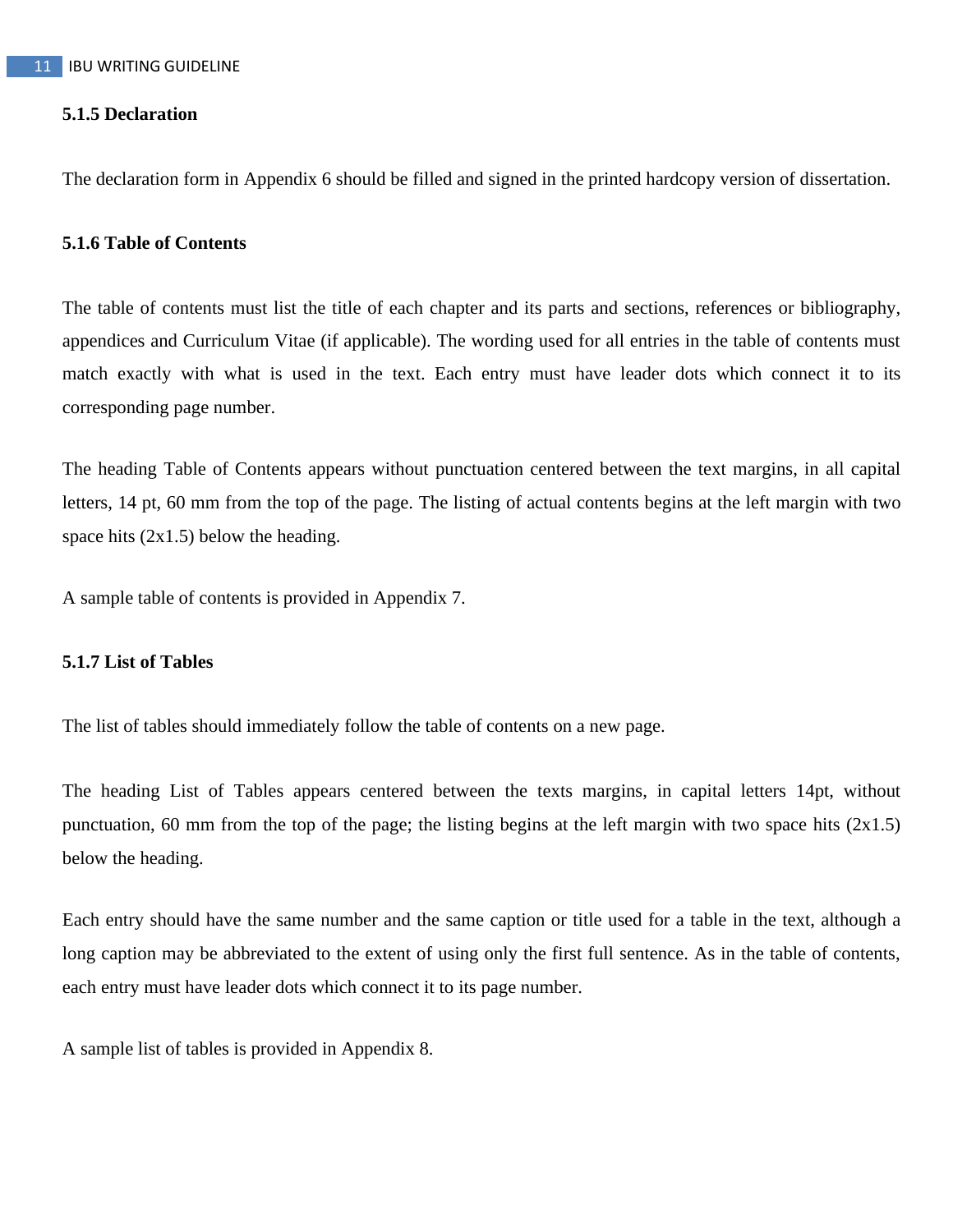#### 12 IBU WRITING GUIDELINE

#### **5.1.8 List of Figures; List of Illustrations; List of Symbols**

If included, these lists must appear on separate pages and are governed by the same rules as the list of tables. A sample list of tables is provided in Appendix 9.

#### **5.1.9 List of Appendices**

If included, this list must appear on separate pages and are governed by the same rules as the list of tables. A sample list of tables is provided in Appendix 10.

#### **5.1.10 List of Abbreviations**

If included, this list must appear on separate pages and are governed by the same rules as the list of tables. A sample list of tables is provided in Appendix 11.

#### **5.2 The Body**

After the preliminary pages of dissertation should proceed with the main body which starts with Introduction and ends with list of references used in the dissertation.

#### **5.2.1 Headings**

The text, or the main body of a dissertation, is divided into multiple chapters to help the reader in understanding the subject matter. Although the detailed organization of the text varies among academic disciplines, the formatting of the text must be consistent throughout. All headings and subheadings should be presented in the same way in each chapter, in terms of capitalization, placement on type page and kind of type used. Headers, giving the chapter number and chapter title, are allowed at the top of the pages.

Chapters are numbered consecutively in Greek or Arabic numerals and capital letters (Chapter 1, Chapter 2, etc., or Chapter I, Chapter II, etc.). In addition to general titles like Introduction, the chapters need short but substantially descriptive titles, as well.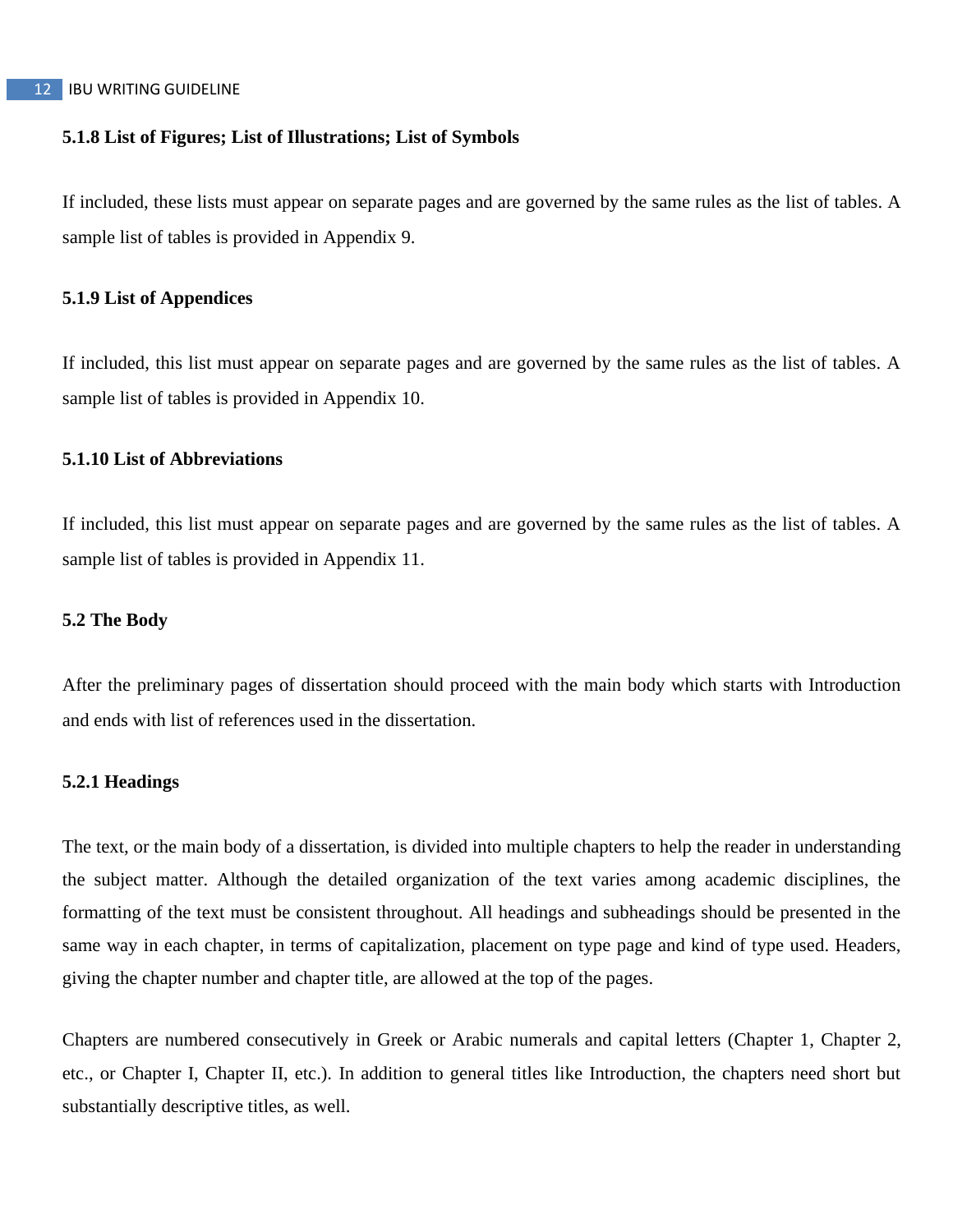Only new chapters should begin with a new page. Within a chapter, the presentation of subsections must be continuous; partially filled pages of text are acceptable only on non-textual pages, such as those presenting tables and illustrations.

The title of the Chapter should be written in all bold capital letters and 14-point font size is centered between the text margins, 60 mm from the top of the page; the title in all bold-faced and 14-point font size goes one and a half space below and is also centered. The text begins with two space hits spacing below  $(2x1.5)$ .

Second-level headings, first-level subheadings and second-level subheadings must be left justified, bold-faced and 12-point font size. Second-level headings should be numbered as 2.1, 2.2 …. The first letter of each word except conjunctions, propositions and articles must be capital. Second-level heading should be separated from the preceding and succeeding text by a distance of one and a half space or by carriage return.

First-level subheadings should be numbered as 2.1.1, 2.1.2 … and should have a distance from the preceding and succeeding text of at least 8 mm. The first letter of each word except conjunctions, propositions and articles must be capital.

Second-level subheadings, if needed, should be numbered as 2.1.1.1, 2.1.1.2 … and should have a distance from the preceding and succeeding text of one space hit (1.5). However, second subheadings should be avoided if possible. No further subheadings are allowed.

#### **5.2.2 Illustrative Material**

Illustrations include drawings, charts, figures, tables, diagrams, plates, and photographs. These may be inserted wherever the author feels appropriate, but as a general rule, should appear as close as possible to the part of the text which refers to them.

Table numbers and captions should be centered above the illustration; figure numbers and captions should be centered below the illustration. Table numbers, figure numbers and captions should be separated from the illustrations by one space hit (1.5).

Illustrations of one-half page or less in length may appear on the same page with the text, separated from the text above and below one and a half space.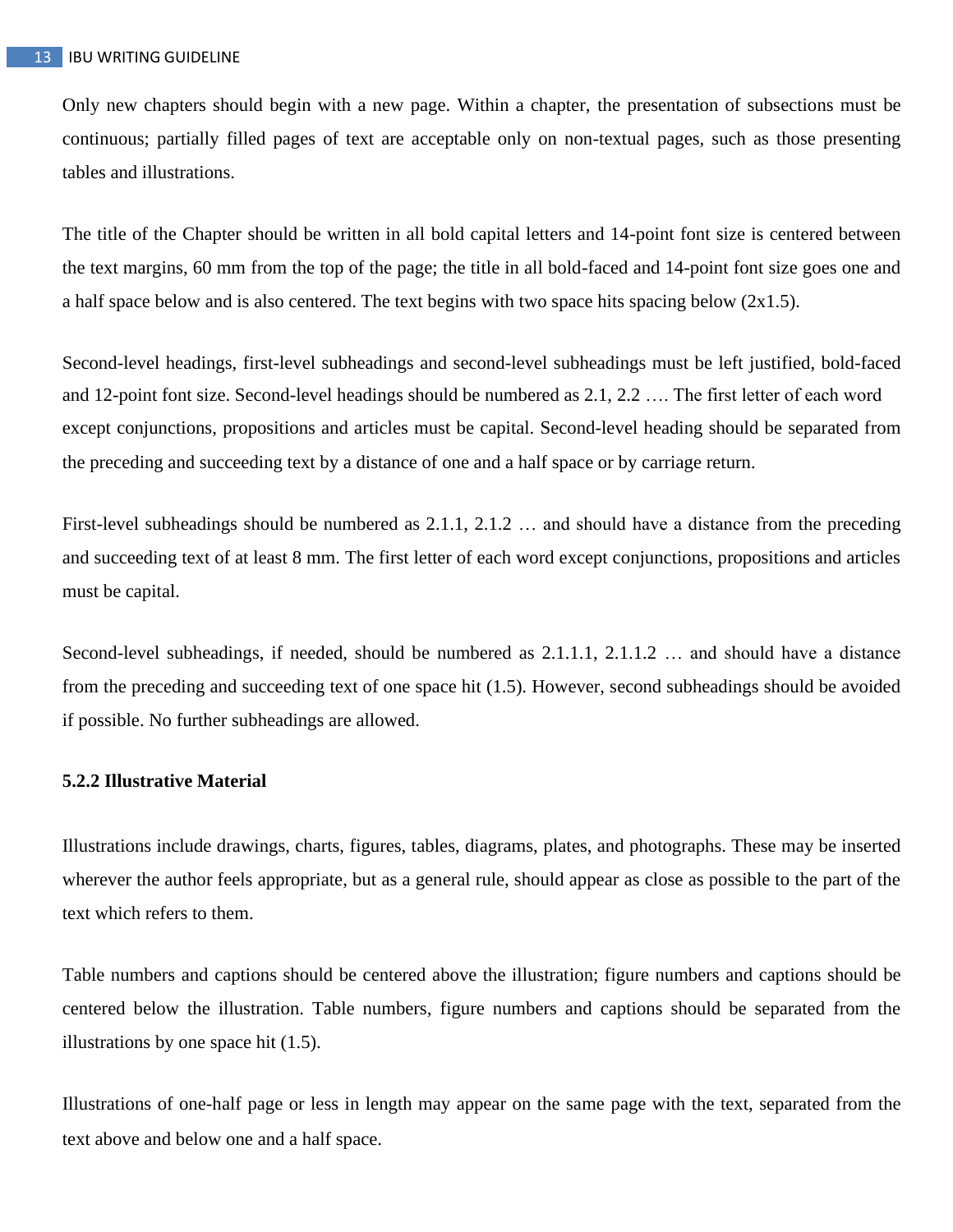Illustrations that are too wide to be placed in portrait orientation between the left- and right-hand margins should be rotated counterclockwise 90 degrees so that the top of the illustration runs parallel to the left-hand margin of the page. In such a case, the whole page must be reserved only for that illustration. The caption or legend for such an illustration must also be rotated. When illustrations are presented in this manner, the usual margin requirements remain in effect, and page numbers should appear in their normal place.

Illustrations of any kind must be numbered consecutively, including appendices. A decimal approach (1.1, 1.2, 1.3… A.1, A.2… where the first digit is the chapter or appendix number, and the digit after the decimal point is the illustration number within that chapter or appendix) should be used.

Illustrations may run longer than one page. In such cases, all subsequent pages of the illustration must include at least the illustration number and the notation that is continued, e.g., "Table 1.2 (cont'd)" or "Table 1.2 (continued)".

Table headings and figure captions must be in the same font used in the text. The size of characters in figure captions and table headings must be 12 points.

A point size that is easy to read, especially for tables, axis scales, axis titles, legends, and labels in charts and diagrams must be chosen. Font size of characters in tables and figures can be reduced down to 8 points if space limitations make it imperative.

Color may be used in figures and photographs as long as duplicate copies are all produced by color photocopy*.* Photographic illustrations must be originals or well-made photographic copies of the originals. Standard photocopies of photographs are not acceptable. Wherever required, mounting of illustrations should be done with a technique that ensures durable and good quality result (e.g., dry mounting). With dry mounting, the paper to which photographs are attached will not curl. Other methods, such as library paste, rubber cement, spray mounting, or tape, are not acceptable: such mounting techniques are not permanent, and the adhesives used will eventually destroy both the paper and the photograph in the long run.

If an audio visual material (e.g., videotape, cassette, etc.) is needed to accompany and supplement the text, it should be adequately described within the continuity of the text. Only one copy of the material will be submitted.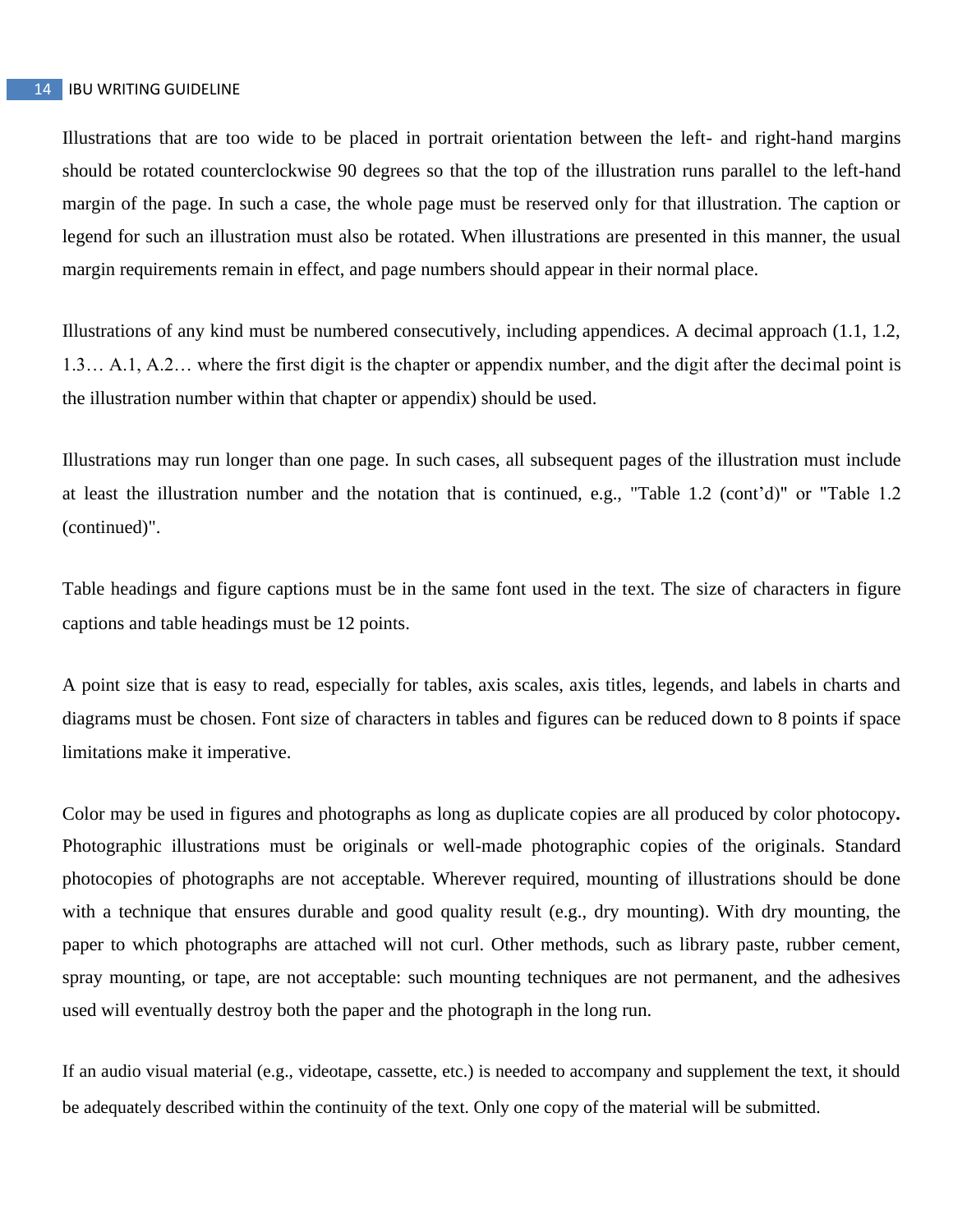A copy of the dissertation in the form of CD will be submitted with all copies. Computer print-outs must conform to the margin specifications, must be dark and legible with high black and white contrast, and must be copied on dissertation-quality paper.

Samples of table and figure are provided in Appendix 12 and 13.

#### **5.2.3 Formulas**

Mathematical and chemical formulas, equations and expressions must be computer generated using an equation editor or a mark-up language. If a reference is made to them, they must carry a numerical identification. Each equation must be numbered in parentheses and this must be given next to the right margin. Like illustrations, equation numbers must have two parts where the first part is the chapter or appendix number, and the part after the decimal point is the equation number within that chapter or appendix. For instance (1.1) or (A.2).

#### **5.2.4 Quotations**

Short, direct prose quotations of three lines or less should be incorporated into the text, enclosed in double quotation marks. Prose quotations which exceed three lines should be set off from the text in single spacing and indented in its entirety at least 10 mm from the left margin, with quotation marks at the beginning and end. **Even though usage on direct quoting is encouraged it should not be overused in the dissertation's main body.**

#### **5.2.5 Footnotes and Endnotes**

Notes may be in the form of footnotes, placed at the bottom of each page, or endnotes, placed at the end of each chapter or at the end of the dissertation before the bibliography.

Footnoting practices differ widely among publications in the sciences, humanities, and social sciences. Candidates should consult with their departments regarding accepted footnoting practice in their individual disciplines.

The most common mode of presentation for both footnotes and endnotes is to single-space within, and doublespace between, each listing. If placed at the bottom of a page, footnotes must be separated from the text by a complete horizontal line 4 mm above the first line of the footnote.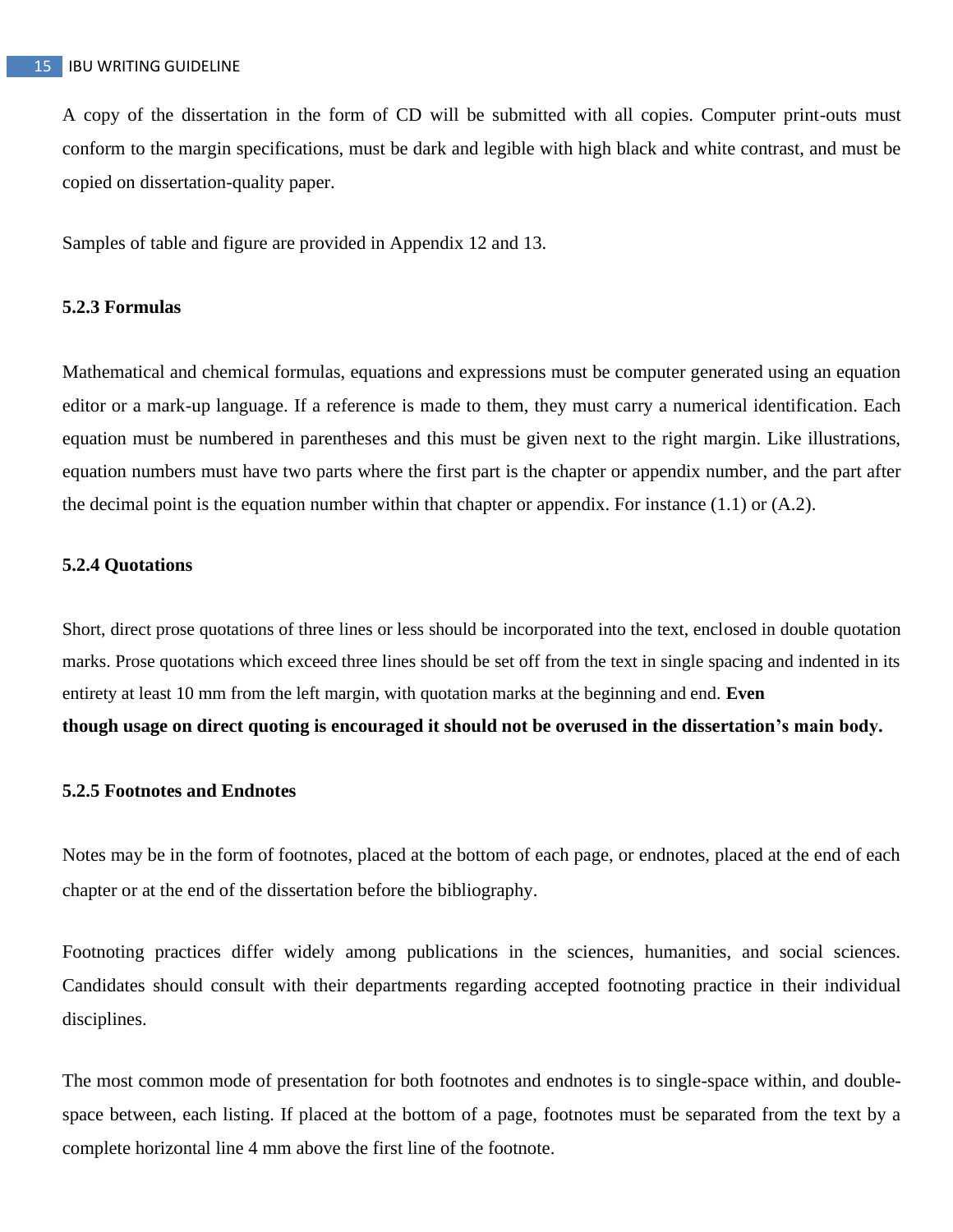Arabic numerals, asterisks or small letters should be used for footnotes and endnotes. In either case, the label used may appear either above the line or in parentheses even with the line.

#### **5.2.6 Citations**

*The* Publication Manual of the American Psychological Association (APA) *referencing* system should be used. Samples for writing References are provided in Appendix 15. Complete guideline on APA referencing can be found on the following link

#### **5.2.7 References**

All of the references are to be listed at the end of the dissertation. The references in a section headed "References". All cited material in the text should be listed in the References. Similarly, all referenced material should be cited in the text as well.

The references section is not assigned a chapter number, but it must have page numbers written in the same font and point size used for pagination throughout the dissertation. The heading References is centered between the margins, without punctuation, 60 mm from the top of the page; the list begins one and a half space below. Each bibliographic entry should be single-spaced (1.0) with double spacing between entries (2x1.5).

#### **5.2.8 Appendices**

Some authors may wish to include certain material of the dissertation in an appendix rather than in the main text. For example, an appendix may contain test forms, detailed apparatus description, extensive tables of raw data, computer programs, etc.

If the information to be appended requires more than one appendix, each should be given a number (Appendix 1, Appendix 2, etc.). The heading Appendix 1 should appear centered between the text margins, 60 mm from the top of the page. Each appendix has a descriptive title. The font and point size should be same as those used for chapter titles.

Spacing need not be the same for each of the appendices. Documents and case studies may be single-spaced, whereas spacing for the explanations of methods and procedures may be similar to that of the text. Each appendix with its title must be listed separately in the table of contents, similar to a chapter.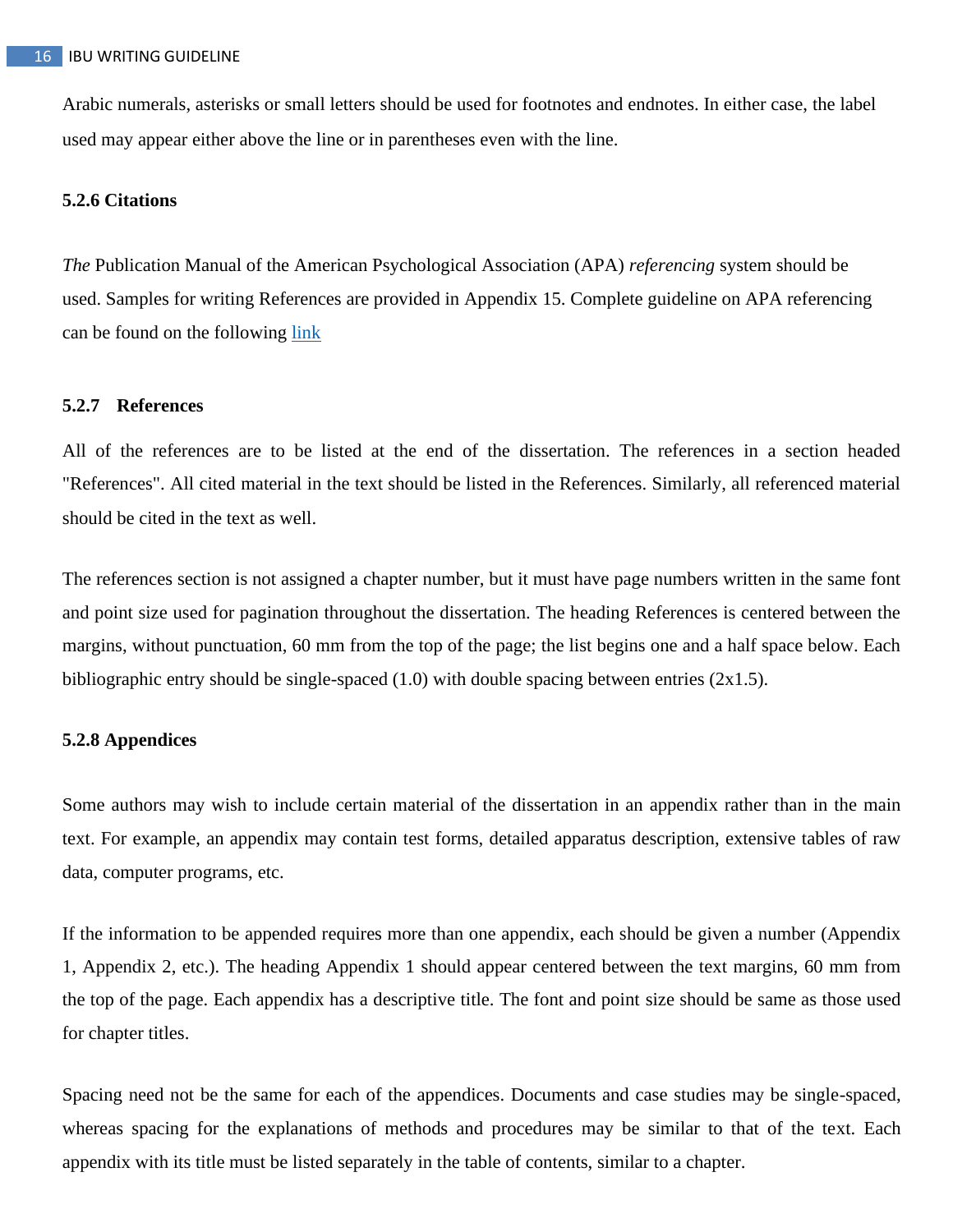All appendices must have page numbers written in the same font and point size used for pagination throughout the dissertation. If an appendix contains photocopied material, the photocopies should be of publication quality.

#### **5.2.9 Curriculum Vitae**

The Curriculum Vitae is required for doctoral dissertation. It is a professional, one or two paragraph, biography of the candidate which includes, educational institutions attended (after high school), degrees and honors won, and teaching and professional experience. It should be short, concise, and written in the third person.

Do not give the Curriculum Vitae a chapter number, but it must have page numbers and be included as the last item in the table of contents. The Curriculum Vitae must be in the same font and point size as the rest of the dissertation. A sample Curriculum Vitae is provided in Appendix 14.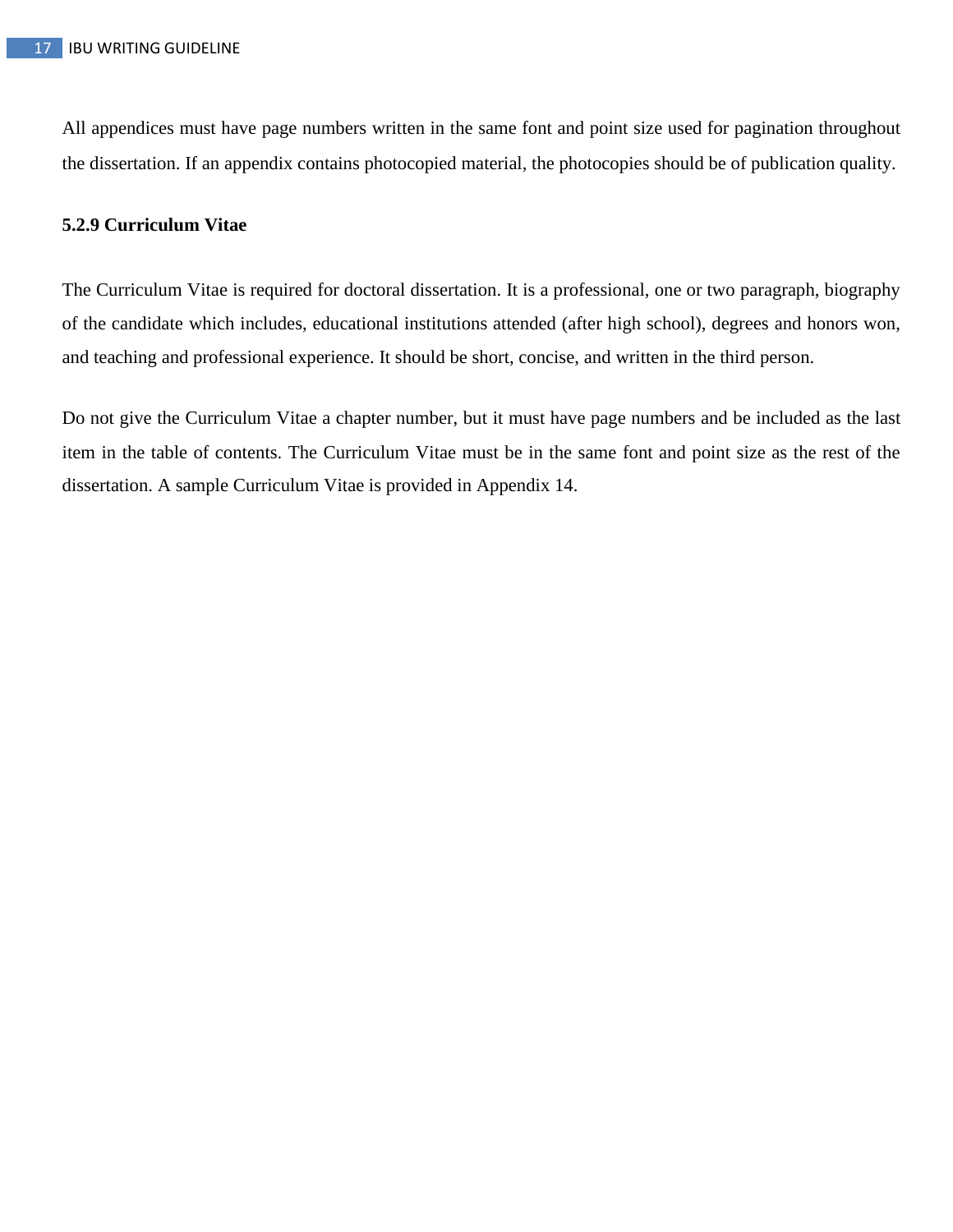## **6. ADDITIONAL INFORMATION**

#### **6.1.Correct name for each faculty and department**

-**Faculty of Education and Humanities** (Department of Oriental Philology, Department of English Language and Literature)

-**Faculty of Engineering and Natural Sciences** (Department of Information Technologies, Department of Genetics and Bioengineering, Department of Electrical and Electronics Engineering, Department of Architecture)

- **Faculty of Economics and Social Sciences** (Department of Management, Department of International

Relations and European Studies, Department of International Business, Department of Banking and Finance).

| <b>Faculty/Department</b>                 | Page number requirements              | <b>Reference list requirements</b>     |
|-------------------------------------------|---------------------------------------|----------------------------------------|
| <b>Faculty of Education and</b>           |                                       |                                        |
| <b>Humanities</b>                         |                                       |                                        |
| <b>Department of English Language</b>     | At least 160 pages                    | At least 100 sources in the references |
| and Literature                            |                                       |                                        |
|                                           | Min. 150                              |                                        |
| <b>Department of Oriental Philology</b>   | Max. 400                              | At least 50 references (35 books and   |
|                                           |                                       | 15 journal articles)                   |
| <b>Faculty of Engineering and Natural</b> |                                       |                                        |
| <b>Sciences</b>                           |                                       |                                        |
| Architecture                              | At least 120 pages                    | $\overline{\phantom{a}}$               |
| <b>Electrical and Electronics</b>         | At least 50 pages should be given for | At least 25 references                 |
| <b>Engineering</b>                        | results and discussion part only      |                                        |
| <b>Genetics and Bioengineering</b>        | At least 50 pages should be given for |                                        |
|                                           | results and discussion part only      |                                        |
| <b>Information Technologies</b>           | At least 120 pages, out of which at   | At least 25 references                 |
|                                           | least 50 pages should be given for    |                                        |
|                                           | research part                         |                                        |
| <b>Faculty of Economics and Social</b>    | At least 120 pages                    | At least 80 references out of which    |
| <b>Sciences</b>                           |                                       | 60-70 should be journal articles       |

#### **6.2. Required number of pages and references**

**\*\*\*Please note that required page numbers does not include reference list in the dissertation, i.e. minimum number of pages is indicated from introduction till conclusion without references.**

#### **6.3. Correct degree titles**

| <b>Faculty/Department</b>                       | Title of the earned degree                               |
|-------------------------------------------------|----------------------------------------------------------|
| <b>Faculty of Education</b>                     | and Humanities                                           |
| Department of English Language and Literature   | <b>PhD in Applied Linguistics – English Language</b>     |
|                                                 | <b>PhD in Literature – Historical Sciences – English</b> |
|                                                 | Language                                                 |
|                                                 | <b>PhD</b> in Linguistics – English Language             |
| <b>Department of Oriental Philology</b>         | <b>PhD</b> in Applied Linguistics - Turkish Language     |
|                                                 | <b>PhD</b> in Literature – Historical Sciences – Turkish |
|                                                 | Language                                                 |
|                                                 | <b>PhD</b> in Linguistics – Turkish Language             |
|                                                 | <b>Faculty of Engineering and Natural Sciences</b>       |
| Architecture                                    | Doctor of Philosophy in Architecture                     |
| <b>Electrical and Electronics Engineering</b>   | Doctor of Philosophy in Electrical and Electronics       |
|                                                 | <b>Engineering</b>                                       |
| <b>Genetics and Bioengineering</b>              | Doctor of Philosophy in Genetics and Bioengineering      |
| <b>Information Technologies</b>                 | Doctor of Philosophy in Information Technologies         |
| <b>Faculty of Economics and Social Sciences</b> | <b>PhD</b> in Economics                                  |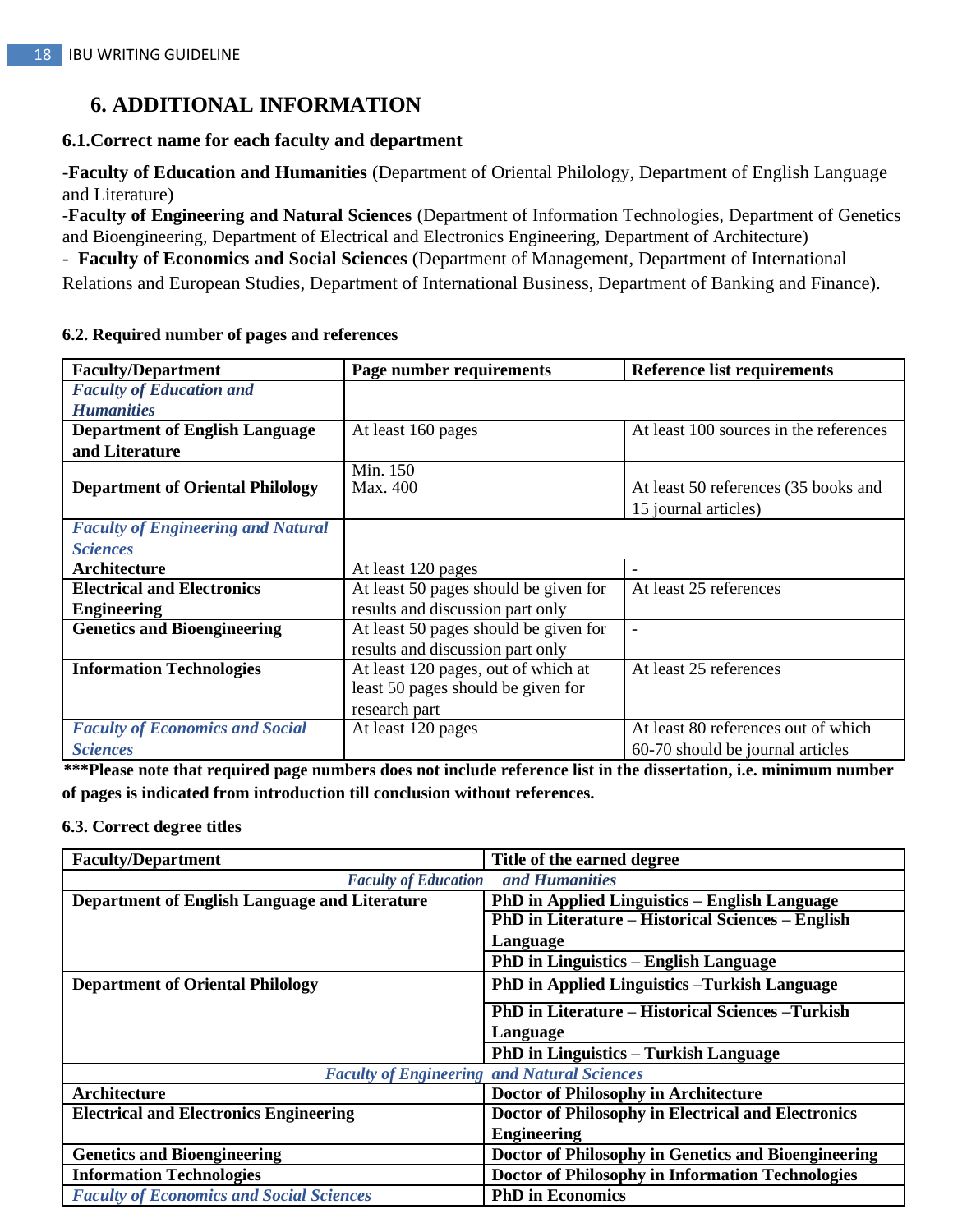## **6.4.Required articles to be published before the defense:**

| <b>III CYCLE</b>                                                       | 2013/14                                                                                                     | 2014/15                                                           | 2015/16                                                                                                                                                                                                                                                               | 2016/2017                                                                                                                                                                                                                                                                                                                                 | 2017/2018                                                                                                                                                                                                                                                                                                                                       |
|------------------------------------------------------------------------|-------------------------------------------------------------------------------------------------------------|-------------------------------------------------------------------|-----------------------------------------------------------------------------------------------------------------------------------------------------------------------------------------------------------------------------------------------------------------------|-------------------------------------------------------------------------------------------------------------------------------------------------------------------------------------------------------------------------------------------------------------------------------------------------------------------------------------------|-------------------------------------------------------------------------------------------------------------------------------------------------------------------------------------------------------------------------------------------------------------------------------------------------------------------------------------------------|
| <b>Faculty of</b><br><b>Economics</b><br>and Social<br><b>Sciences</b> | At all faculties: With                                                                                      |                                                                   | article<br>1<br>$be \mid 1$<br>must<br>published<br>in<br>scientific<br>international<br>indexed<br>journal<br><b>SSCI</b><br>database (with SSCI<br>co-authorship<br>supervisor).                                                                                    | article<br>must<br>published<br>international<br>scientific<br>in journal<br>indexed<br>database (with<br>of co-authorship<br>of<br>supervisor                                                                                                                                                                                            | be At least one article related<br>in with the topic of dissertation<br>published in international<br>in SSCI database.                                                                                                                                                                                                                         |
| <b>Faculty of</b><br><b>Engineering</b><br>and Natural                 | co-authorship<br>supervisor,<br>articles<br>published<br>scientific<br>indexed                              | with<br>$\boldsymbol{2}$<br>must be<br>in<br>journals<br>in SSCI, | 2 articles<br>must<br>published<br>international<br>indexed<br>journal<br>SSCI, SCI,<br>Department                                                                                                                                                                    | be 2 articles<br>must<br>in published<br>scientific international<br>in journal<br>indexed<br>except SSCI, SCI,<br>for Department                                                                                                                                                                                                         | be 2 articles must be published in<br>in international<br>scientific<br>scientific journal, where at least one<br>in must be indexed in SSCI, SCI,<br>except or <b>SCI-Expanded</b> except<br>for Department for Architecture                                                                                                                   |
| <b>Sciences</b>                                                        | SCI,<br>similar<br><b>Besides</b><br>supervisor,                                                            | <b>AHCI</b><br>or<br>indexes.<br>thesis<br>$CO-$                  | Architecture<br>requires<br>published in<br>with <b>AHCI</b> .                                                                                                                                                                                                        | which Architecture<br>article requires<br>journal published in<br>with <b>AHCI</b> .                                                                                                                                                                                                                                                      | which which<br>requires<br>article<br>article published in journal with<br>journal AHCI, Avery Index or DAAI<br>(co-authored with mentor).                                                                                                                                                                                                      |
| <b>Faculty of</b><br><b>Education</b><br>and<br><b>Humanities</b>      | supervisor or<br>member<br>Committee<br>Defense<br><b>Evaluation of Thesis</b><br>can be co-authors<br>too. | any<br>of<br>for<br>and                                           | 3 articles<br>must<br>international<br>journals.<br>Acceptance<br>letter is accepted only if<br>the article has assigned<br>DOI number. In a case<br>that there is no DOI<br>number,<br>acceptance<br>letter is not enough and<br>article<br>must<br>be<br>published. | be 3 articles<br>must<br>published in indexed published in indexed co-authorship<br>scientific international<br>journals.<br>Acceptance<br>letter is accepted only if internationally<br>the article has assigned<br>DOI number. In a case<br>that there is no DOI<br>number,<br>letter is not enough and<br>article<br>must<br>published | be 2 articles must be published in<br>with<br>the<br>scientific supervisor, and at least one of<br>them must be published in<br>indexed<br>journals with AHCI, SSCI or<br>SCI/SCI-Expanded index with<br>of Department of<br>exception<br>acceptance Oriental Philology where two<br>articles must be indexed in<br>be international databases. |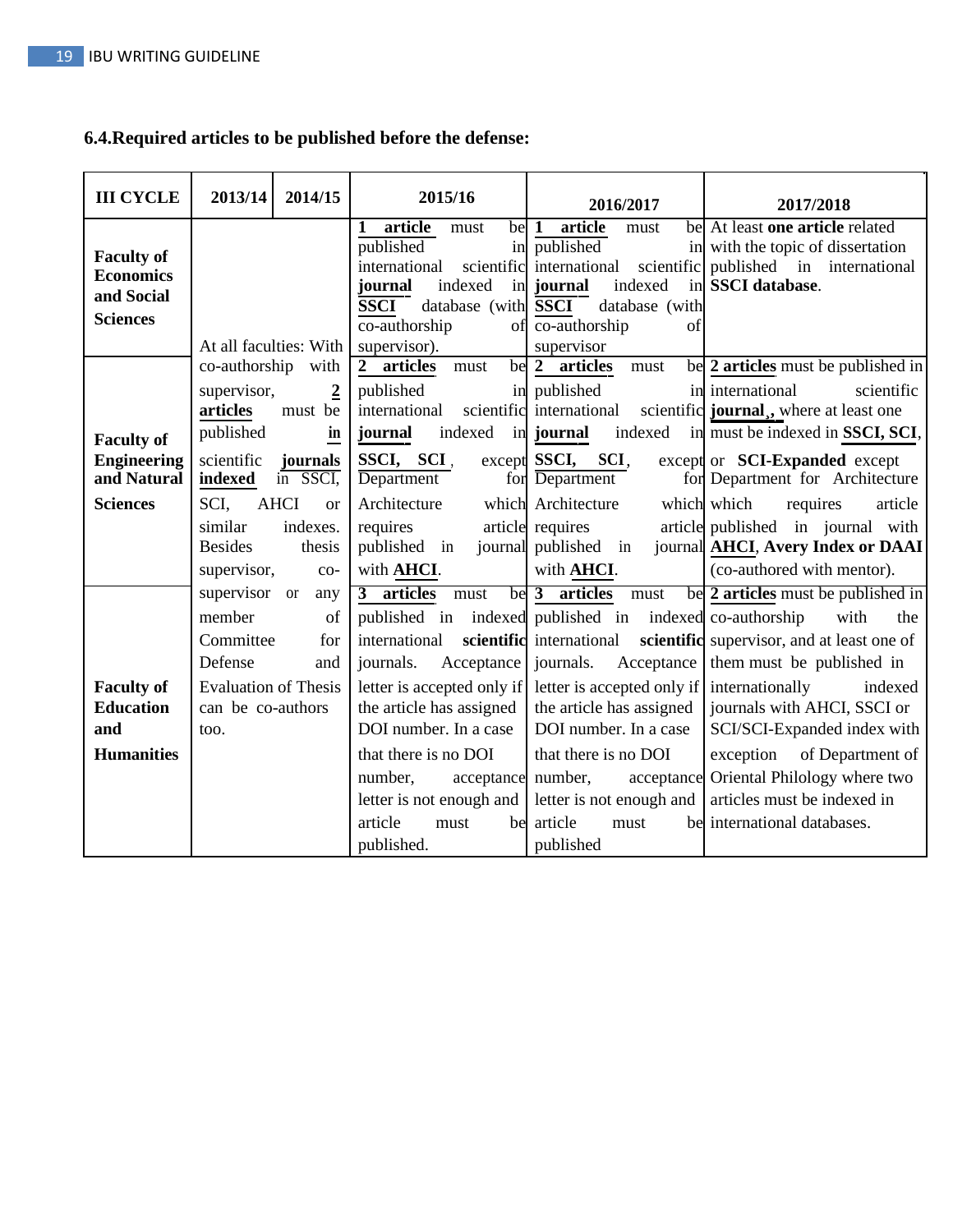#### **6.5. Exceptions**

**Department of Architecture is being an exception from the rules of usage of writing programs and appearance of the main body in the dissertation. Due to importance of visual expression in the nature of architectural research students from this department are allowed to use InDesign, Publisher, Photo Shop or some other compatible program. However, students needs to follow the rules on preliminary pages and page number requirements. Ph.D. dissertations from this department will be delivered in pdf. Version to the Publications Office.**

#### **6.6. Checklist**

| I downloaded and filled accordingly the preliminary pages template                                                       |  |
|--------------------------------------------------------------------------------------------------------------------------|--|
| I wrote correctly my degree title                                                                                        |  |
| I made all new chapter pages title 6 cm from the top                                                                     |  |
| I numbered correctly my tables, as indicated in the guide                                                                |  |
| I numbered my figures correctly, as indicated in the guide                                                               |  |
| I made my left (binding margin) 4 cm                                                                                     |  |
| I followed the rules on headings and subheadings format                                                                  |  |
| I followed spacing rule                                                                                                  |  |
| I adopted the rule on page numbers/number of references on my Faculty/Department                                         |  |
| I wrote Curriculum Vitae at the end                                                                                      |  |
| I referenced and paraphrased my paragraphs correctly so I am confident that my<br>plagiarism checking will be quite fine |  |
|                                                                                                                          |  |
| My supervisor checked my dissertation before applying for the defense                                                    |  |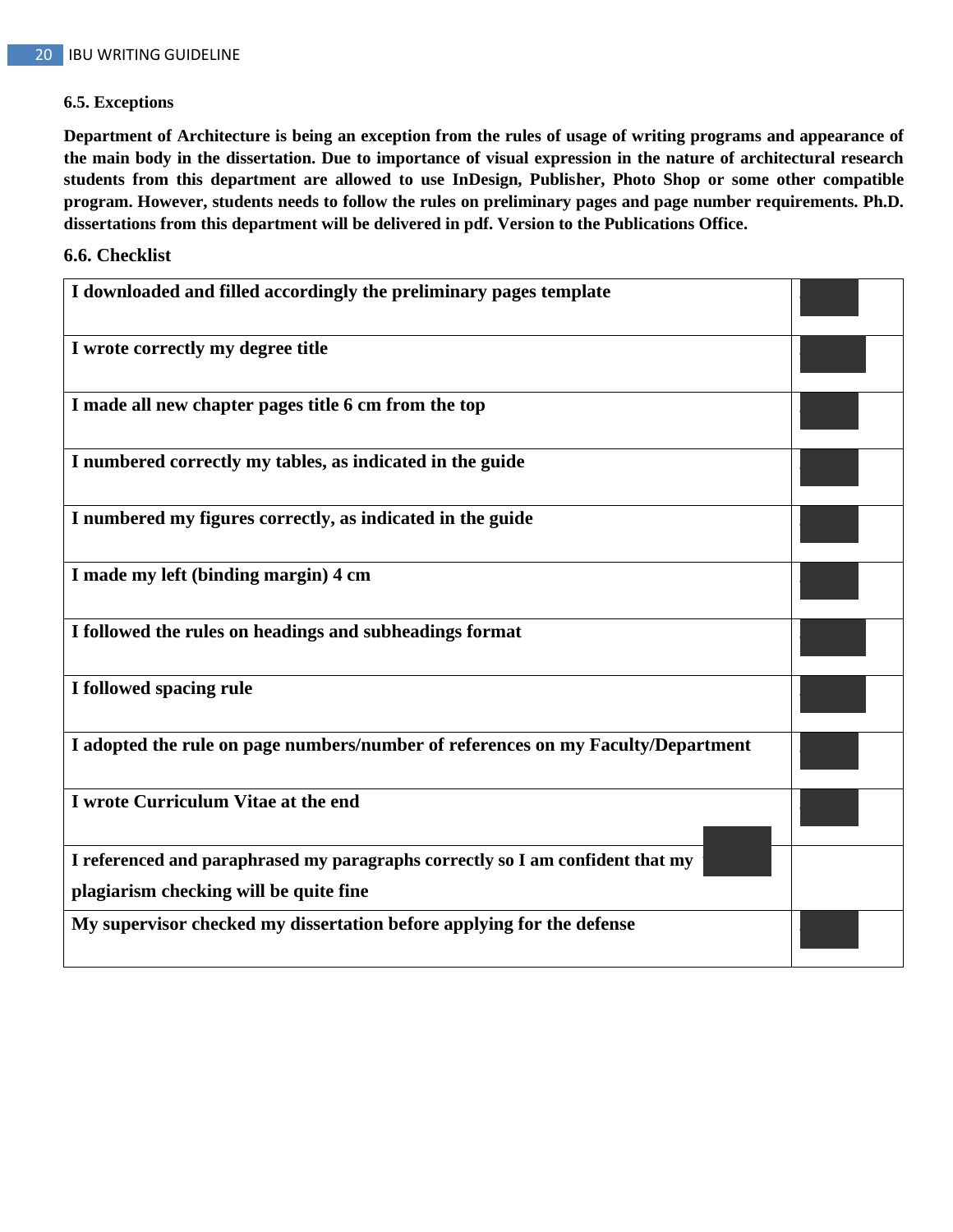$\overline{1}$ 

# **Appendix 1 – Cover page**

| $60$ mm                                                                                |  |
|----------------------------------------------------------------------------------------|--|
| INTERNATIONAL BURCH UNIVERSITY                                                         |  |
| <b>FACULTY</b>                                                                         |  |
| <b>DEPARTMENT</b>                                                                      |  |
| BU   Internation 140 mm<br>180 mm                                                      |  |
| THE TITLE OF DISSERTATION(14 points)                                                   |  |
| (single space in between)                                                              |  |
| PhD DISSERTATION                                                                       |  |
| STUDENT FULL NAME (12 points)                                                          |  |
| (double space in between)                                                              |  |
| Supervisor (12 points)                                                                 |  |
| (double space in between)<br>250 mm<br>SARAJEVO (12 points)<br>Month, Year (12 points) |  |
|                                                                                        |  |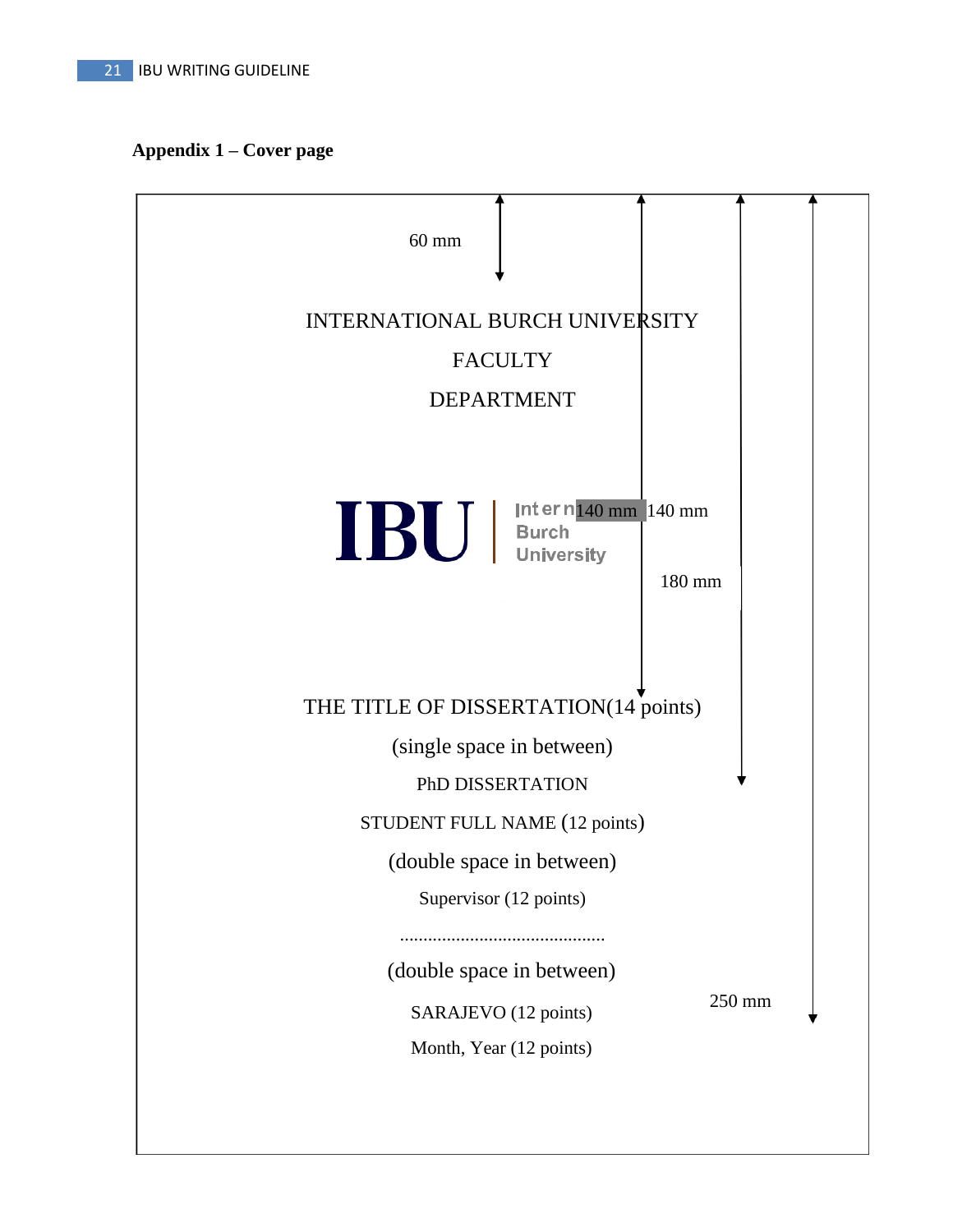**Appendix 2 - Title Page**



Dissertation Submitted in Fulfillment of Requirements for the Degree of

……………………….. (12 points)

### INTERNATIONAL BURCH UNIVERSITY

Year (12 points)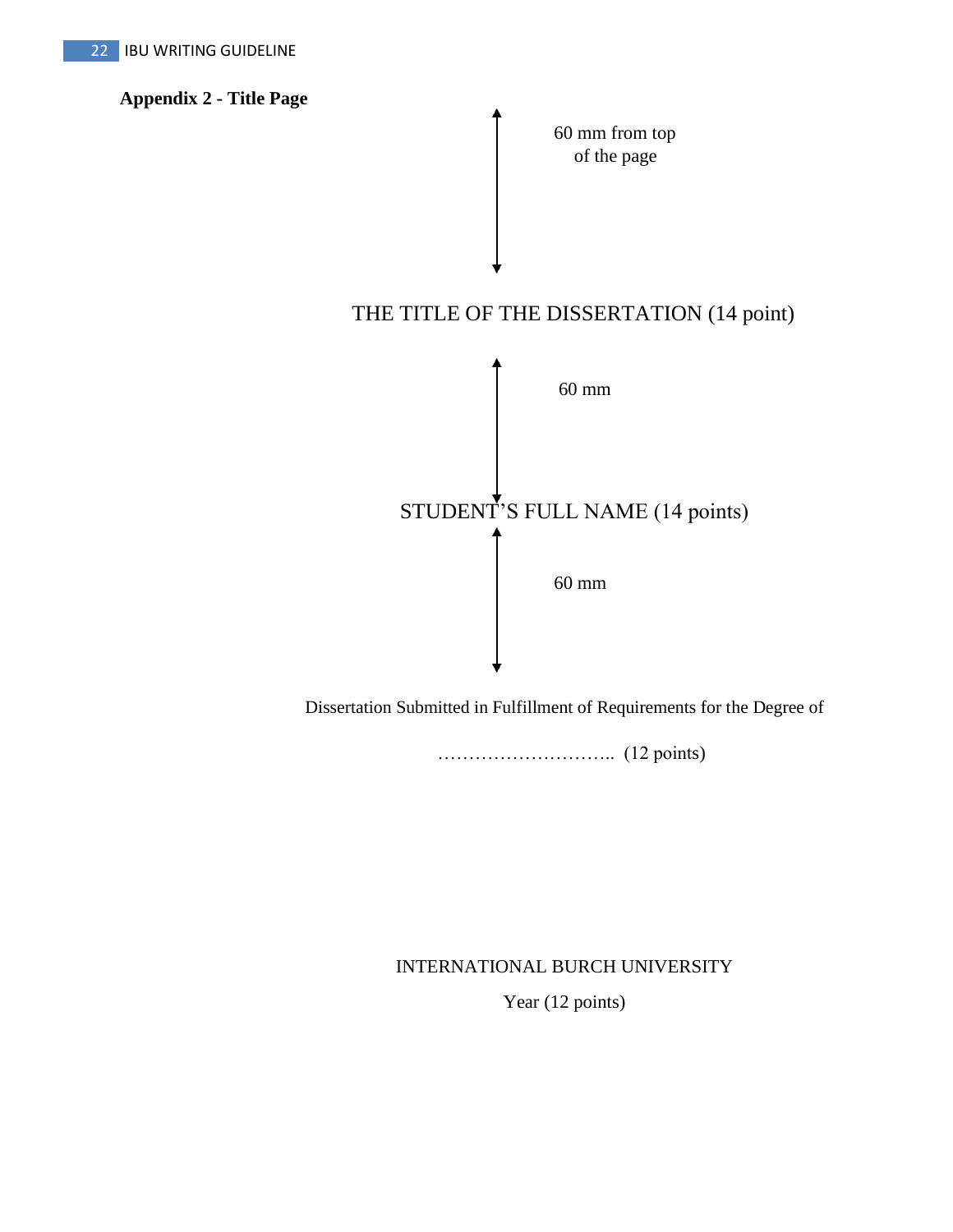**Appendix 3 – Approval Page**

60 mm from top of the page

## **APPROVAL PAGE** (14 points)

2 space hits (2x1.5)

| <b>Student Name &amp; Surname</b> |  |
|-----------------------------------|--|
| Faculty                           |  |
| Department                        |  |
| <b>Dissertation Title</b>         |  |
| <b>Date of Defense</b>            |  |

I certify that this final work satisfies all the requirements as a PhD Dissertation for the degree of …………………………

………………………………

#### **Head of Department**

This is to certify that I have read this final work and that in my opinion it is fully adequate, in scope and quality, as a PhD Dissertation for the degree of …………………..

……………………………………………

**Supervisor**

#### **Examining Committee Members**

Title / Name & Surname Affiliation Signature

| $1-$           |  |  |
|----------------|--|--|
| $2 -$          |  |  |
| $3-$           |  |  |
| $\overline{4}$ |  |  |
| $5-$           |  |  |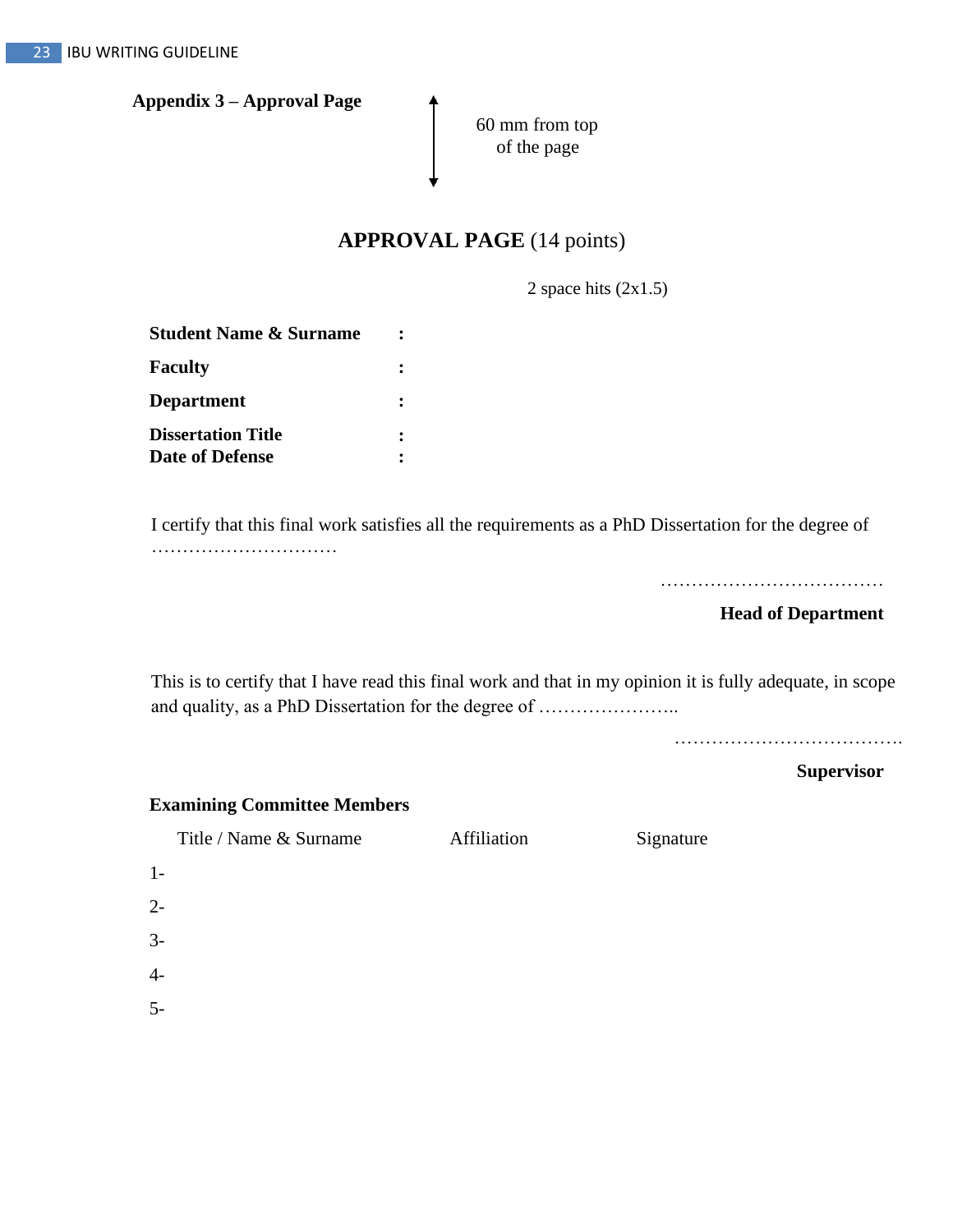## **Appendix 4 - Abstract Page**

## THE TITLE OF THE DISSERTATION



Keywords: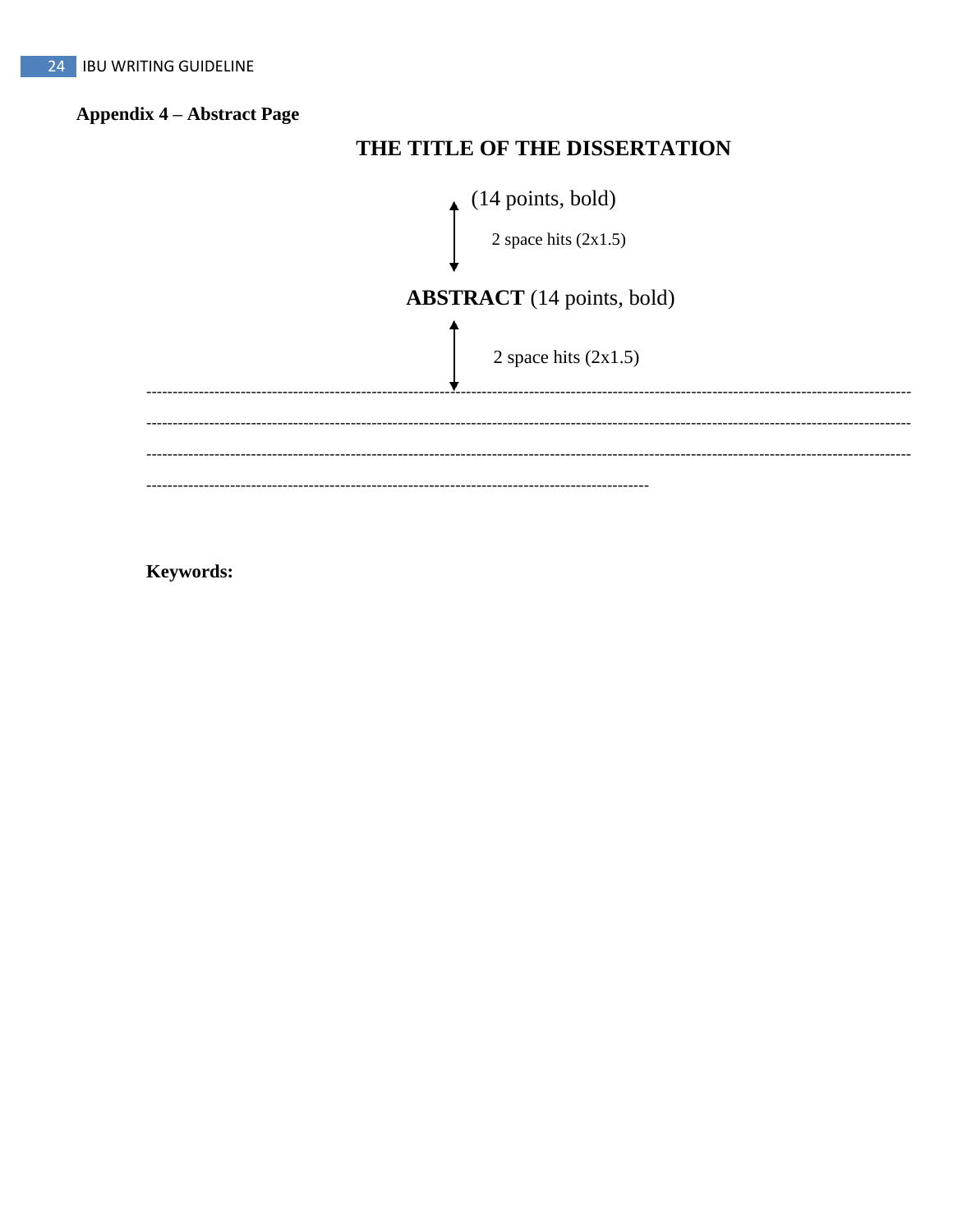**Appendix 5 – Acknowledgements**

60 mm

# **ACKNOWLEDGEMENTS** (14 points, bold)

2 space hits (2x1.5)

There are many people who helped to make my years at the graduate school most valuable. First, I thank ……, my major professor and dissertation supervisor. Having the opportunity to work with her over the years was intellectually rewarding and fulfilling. I also thank …… who contributed much to the development of this research starting from the early stages of my dissertation work. ……… provided valuable contributions to the development of the econometric model. I thank him for his insightful suggestions and expertise.

Many thanks to Department computer staff, who patiently answered my questions and problems on word processing. I would also like to thank to my graduate student colleagues who helped me all through the years full of class work and exams. My special thanks go to ……. whose friendship I deeply value.

The last words of thanks go to my family. I thank my parents …… and my brother ….. for their patience and encouragement. Lastly I thank my husband, …, for his endless support through this long journey.

This study was supported by the State Planning Organization (DPT) Grant No: BAP-………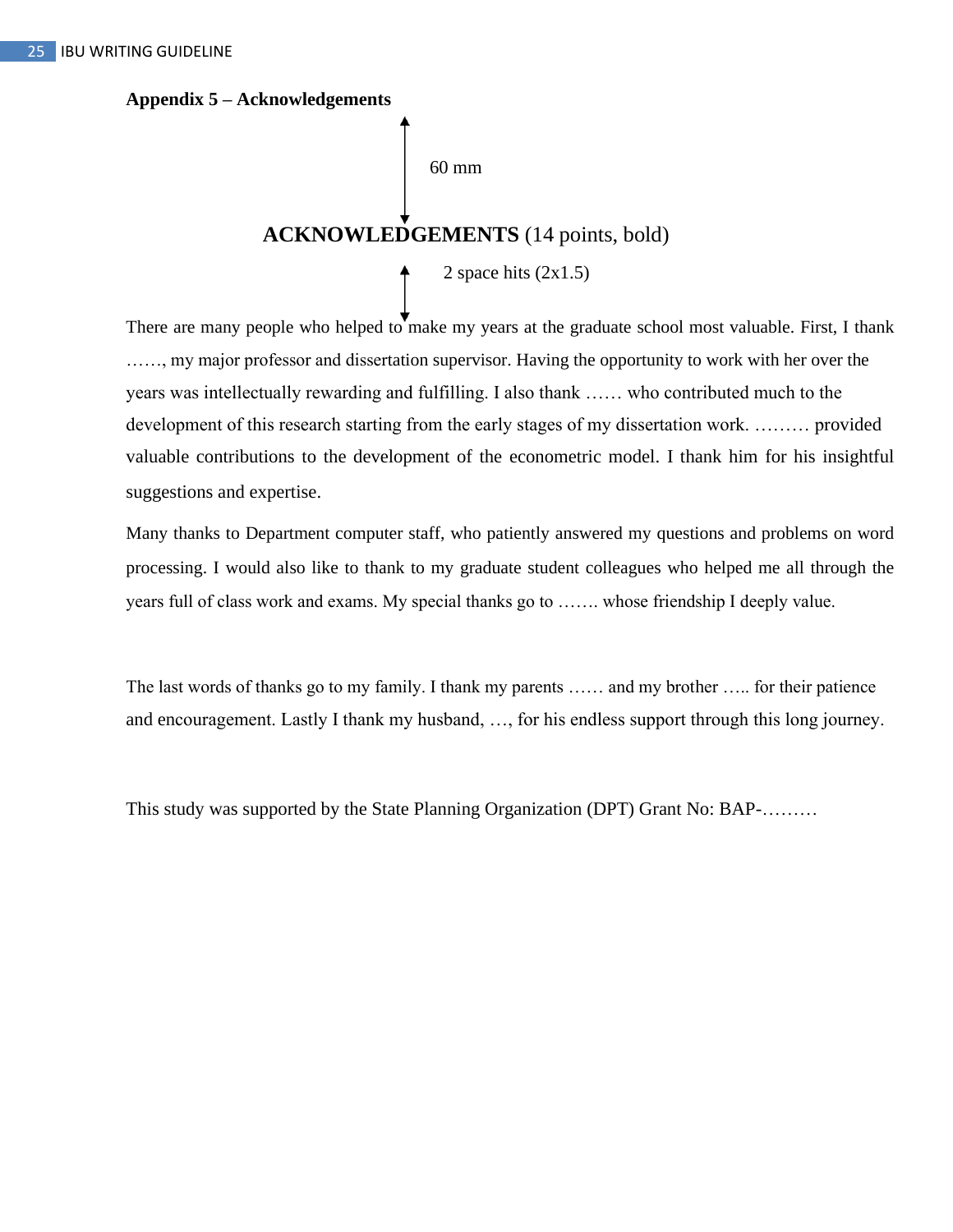# **Appendix 6 – Declaration** 60 mm **DECLARATION** (14 points, bold) 2 space hits  $(2x1.5)$

I hereby declare that this PhD Dissertation titled………………… ……………………….. is based on my original work except quotations and citations which have been duly acknowledged. I also declare that this dissertation has not been previously or concurrently submitted for the award of any degree, at International Burch University, any other University or Institution.

(Signature)

Name of Candidate

Date: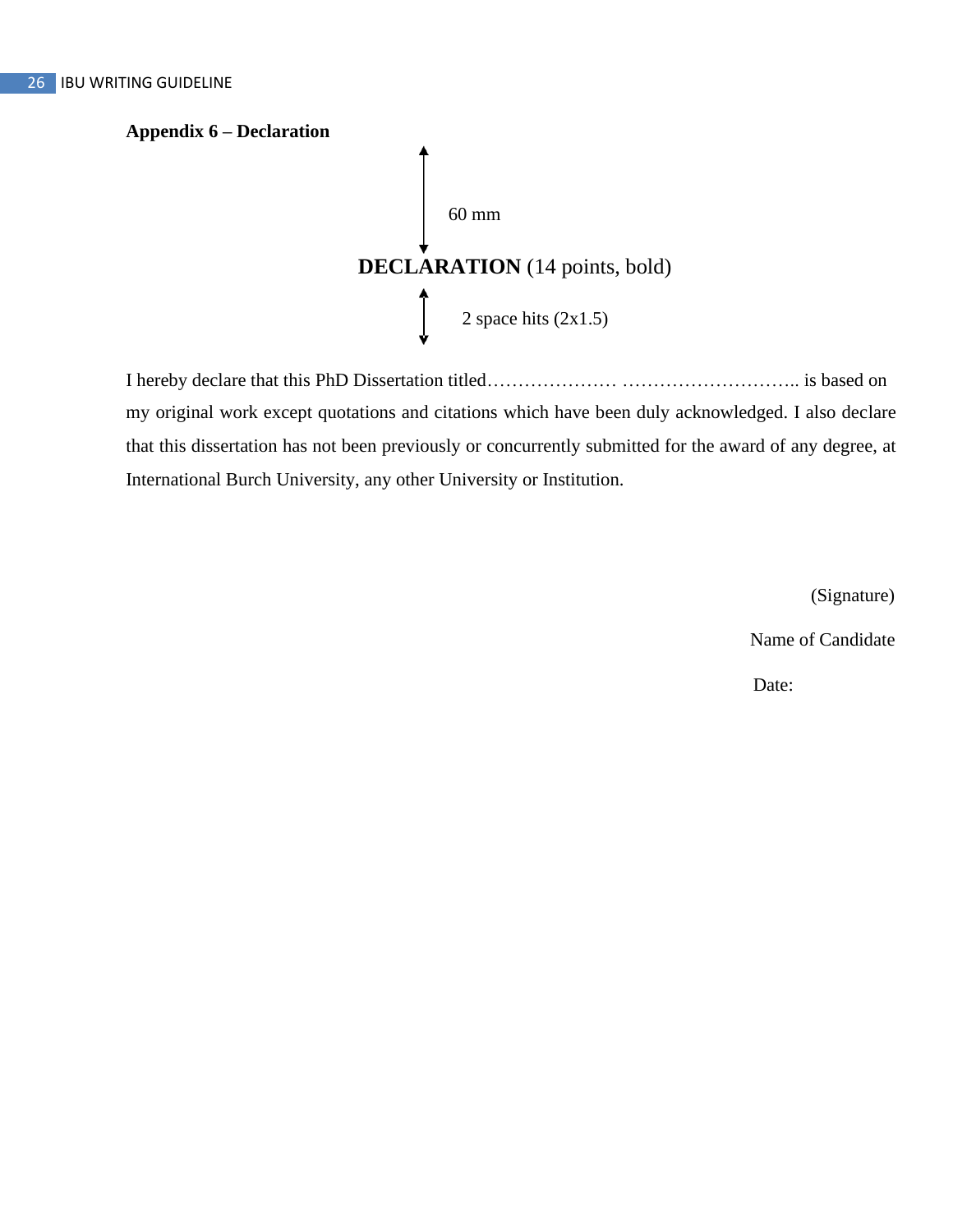## **Appendix 7 – Table of Contents**

# **TABLE OF CONTENTS** (14 point, bold)

2 space hits  $(2x1.5)$ 

| 2 space hits $(2x1.5)$                                         |
|----------------------------------------------------------------|
| <b>CHAPTER 1</b>                                               |
|                                                                |
| 2 space hits $(2x1.5)$                                         |
| <b>CHAPTER 2</b>                                               |
|                                                                |
| 2.1                                                            |
| 2.1.1 Divergence of Long-Term Care Outputs                     |
|                                                                |
|                                                                |
| 2.2 Traditional Studies and the Failure to Provide a Plausible |
|                                                                |
| 2 space hits $(2x1.5)$                                         |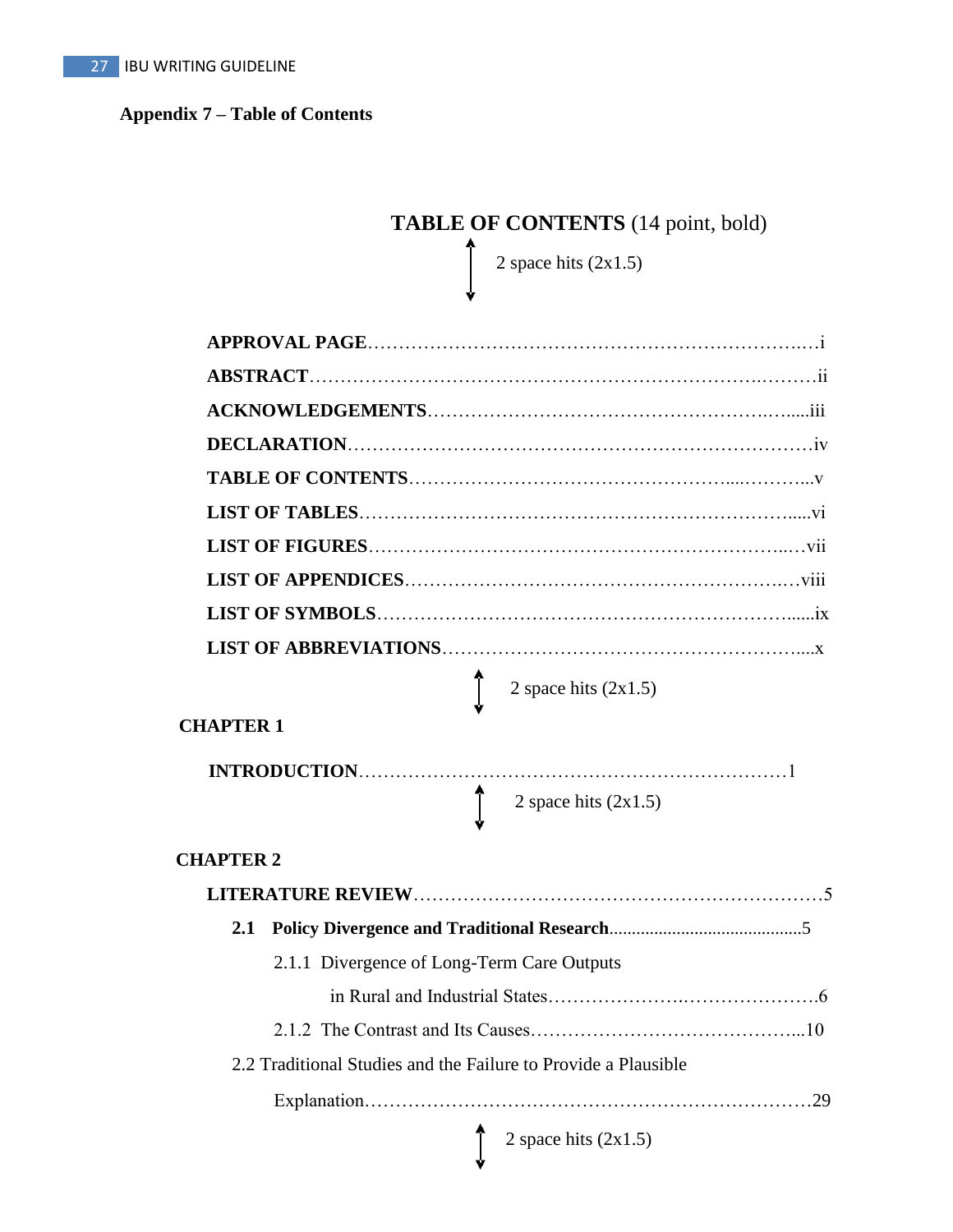## **CHAPTER 3**

## **CHAPTER 4**

|                                  | 140                                              |
|----------------------------------|--------------------------------------------------|
|                                  | 2 space hits $(2x1.5)$                           |
| <b>CHAPTER 5</b>                 |                                                  |
| <b>CONCLUSION.</b>               | 180                                              |
|                                  | $\int_{2}^{\infty}$ 2 space hits (2x1.5)<br>.210 |
| REFERENCES<br><b>APPENDICES.</b> | 2 space hits $(2x1.5)$<br>.225                   |
|                                  | 228                                              |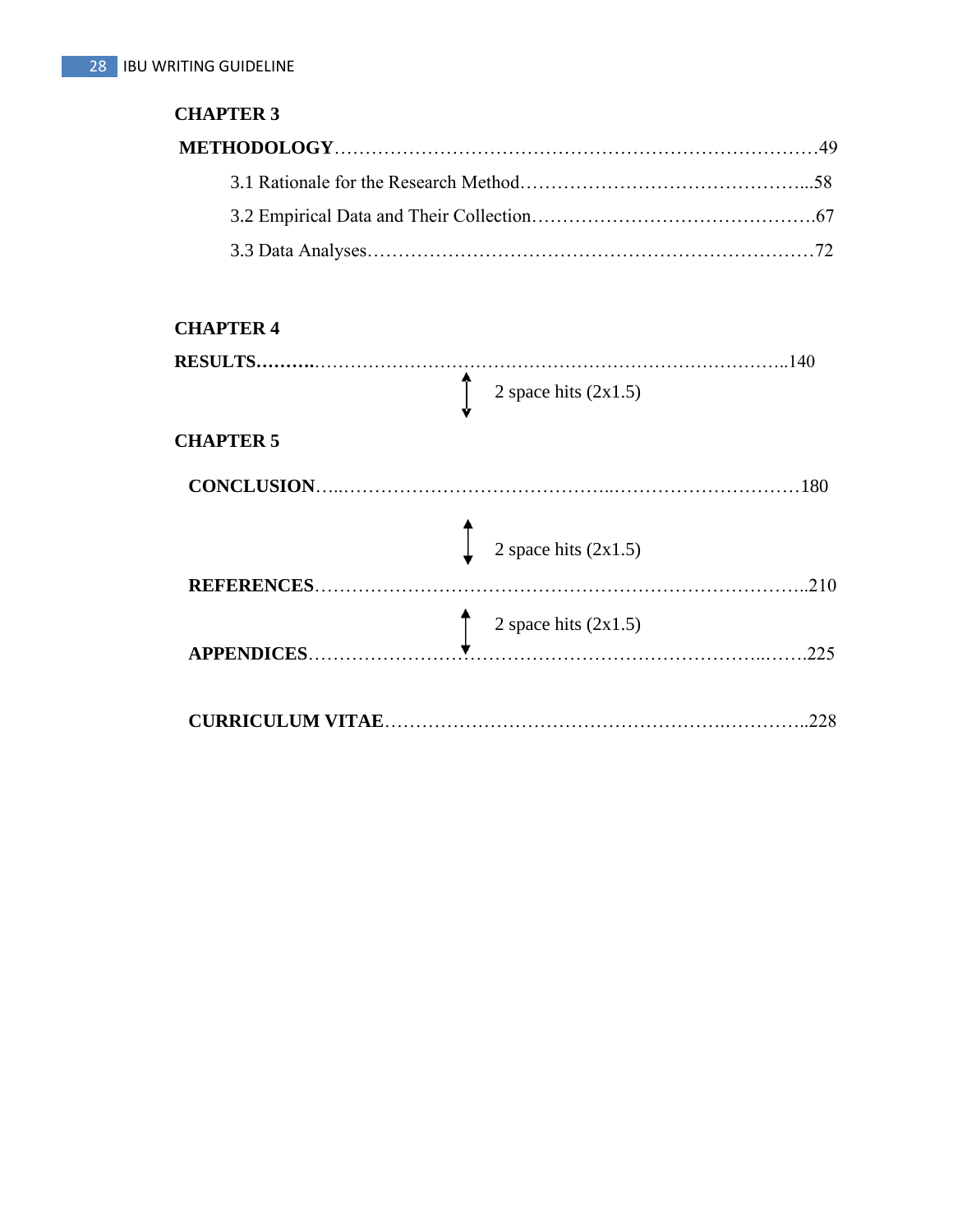## **Appendix 8 - List of Tables**



| TABLE 1.1 Environmental conditions that influence swelling potential48 |  |
|------------------------------------------------------------------------|--|
|                                                                        |  |
|                                                                        |  |
|                                                                        |  |

(**Note:** Table 1.1 indicates the first table in Chapter 1, Table 2.1 indicates the first table in Chapter 2.)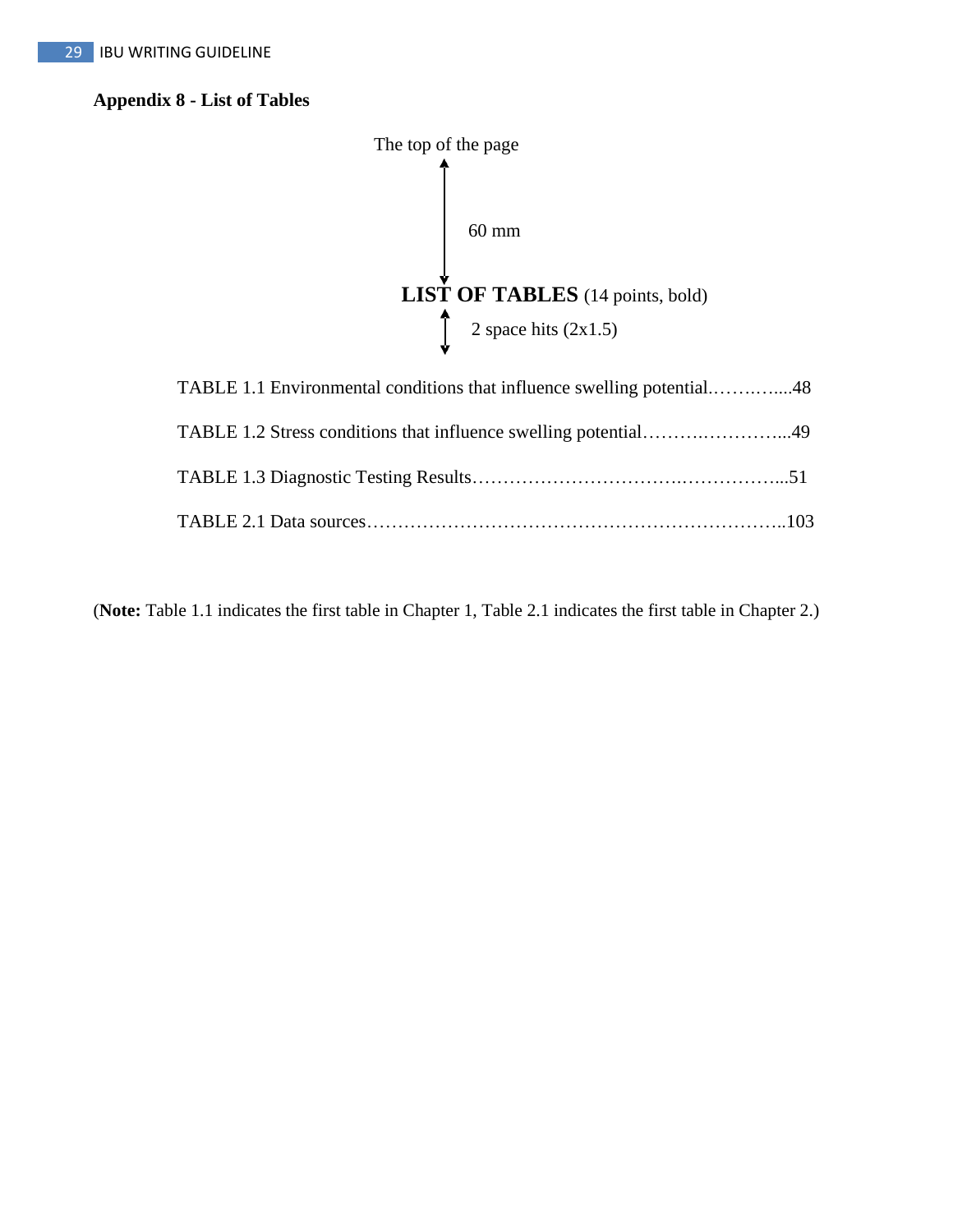### **Appendix 9 - List of Figures**



(**Note:** Figure 1.1 indicates the first figure in Chapter 1, Figure 2.1 indicates the first figure in Chapter 2)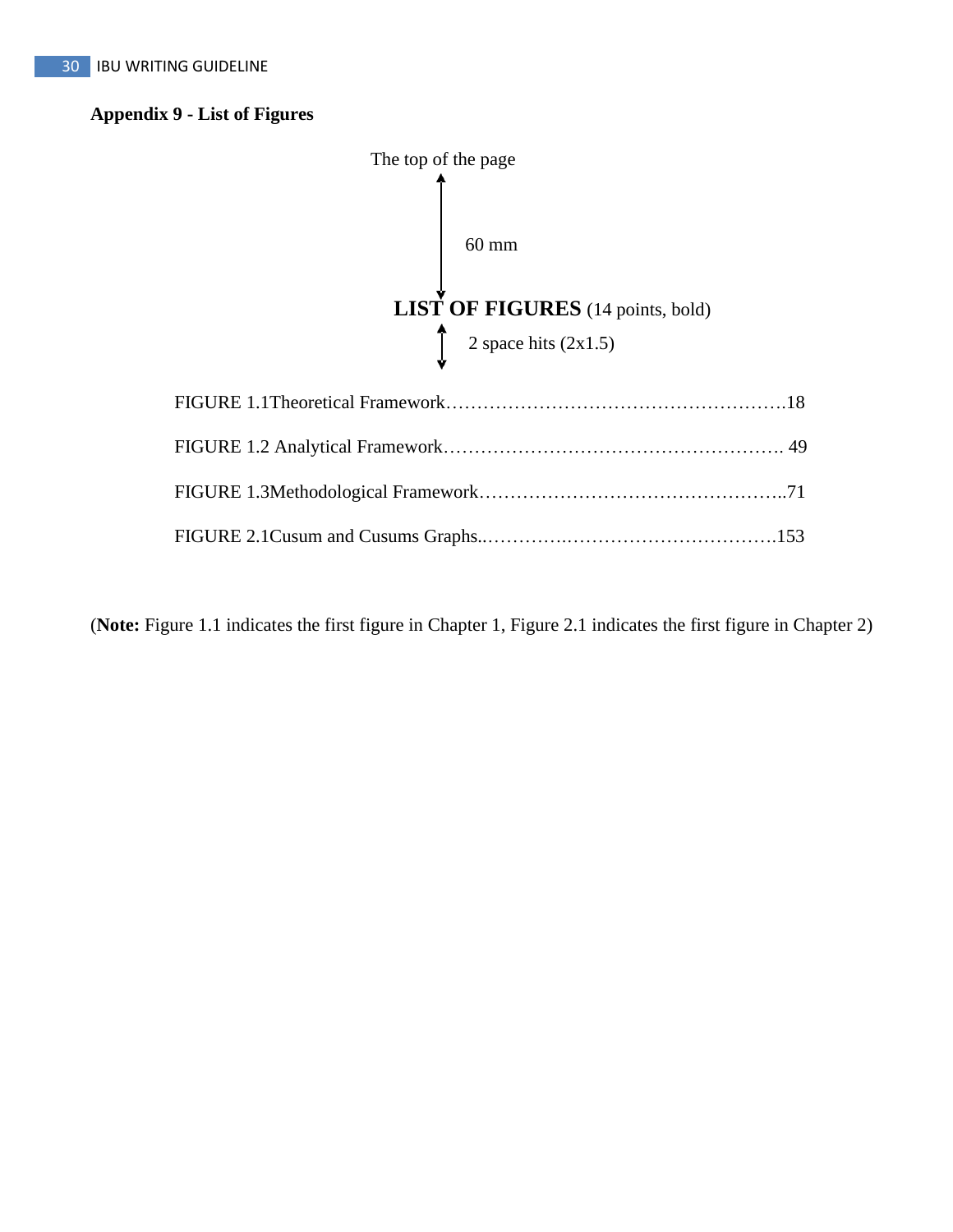## **Appendix 10 List of Appendices**

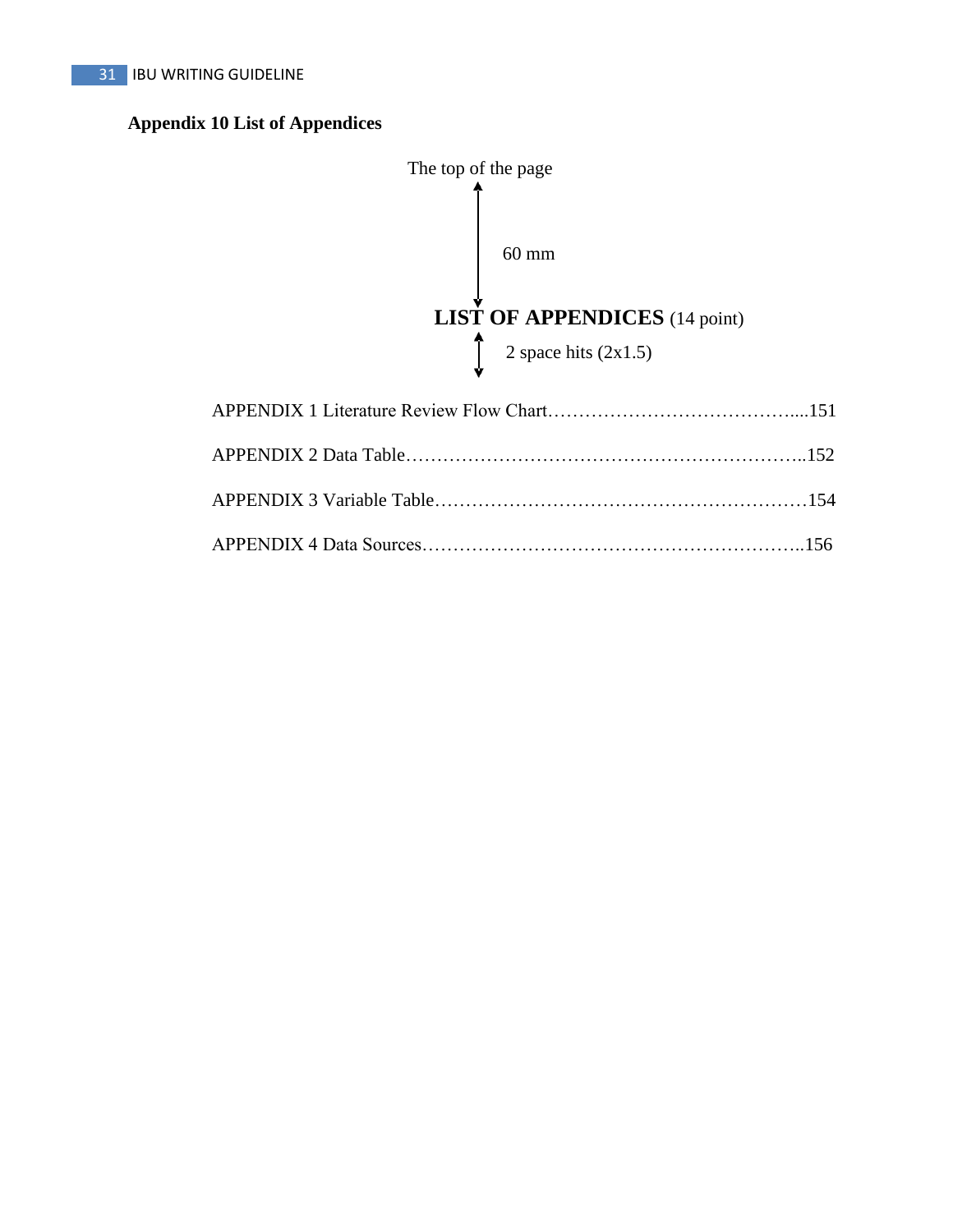## **Appendix 11 - List of Abbreviations**



| <b>ARDL</b> | Autoregressive Distributed Lag |
|-------------|--------------------------------|
| <b>CPI</b>  | <b>Consumer Price Index</b>    |

- **ECSC** European Coal and Steel Community
- **ECM** Error Correction Model
- **EEC** European Economic Community
- **EMU** European Monetary Union
- **EU** European Union
- **GARCH** Generalized Autoregressive Conditional Heteroscedasticity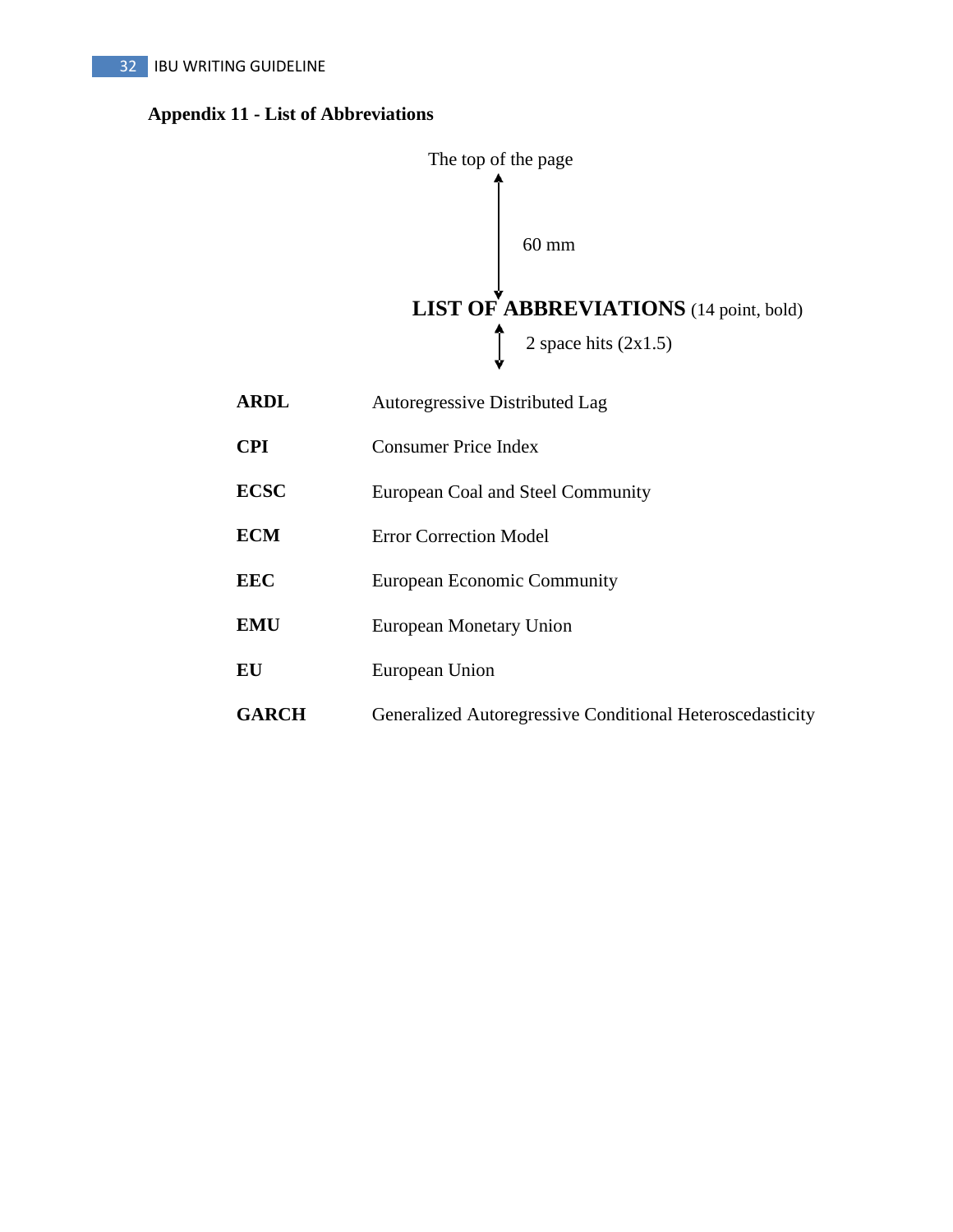## **Appendix 12 - Sample Table**

| <b>Illumina Genome Analyzer 2</b>         | <b>DNA</b> source                    | % retained for<br>assembly with<br><b>SOAPdenovo</b> |
|-------------------------------------------|--------------------------------------|------------------------------------------------------|
| 1 lane 2*36bp paired end 351.9bp insert   | single focal male                    | 88%                                                  |
| 5 lanes 2*50bp paired end 351.9bp insert  |                                      | 77%                                                  |
| 3 lanes 2*76bp paired end 351.9bp insert  |                                      | 62%                                                  |
| 4 lanes 2*101bp paired end 351.9bp insert |                                      | 59%                                                  |
|                                           |                                      |                                                      |
|                                           |                                      |                                                      |
| <b>Roche 454 Titanium FLX</b>             | <b>DNA</b> source                    |                                                      |
| shotgun (mean length 314.1bp)             | single focal male                    |                                                      |
| paired end 8kb insert                     | 10 males, brothers of the focal male |                                                      |
| paired end 20kb insert                    | 31 males, brothers of the focal male |                                                      |

## **TABLE 1.3** DNA Data Analysis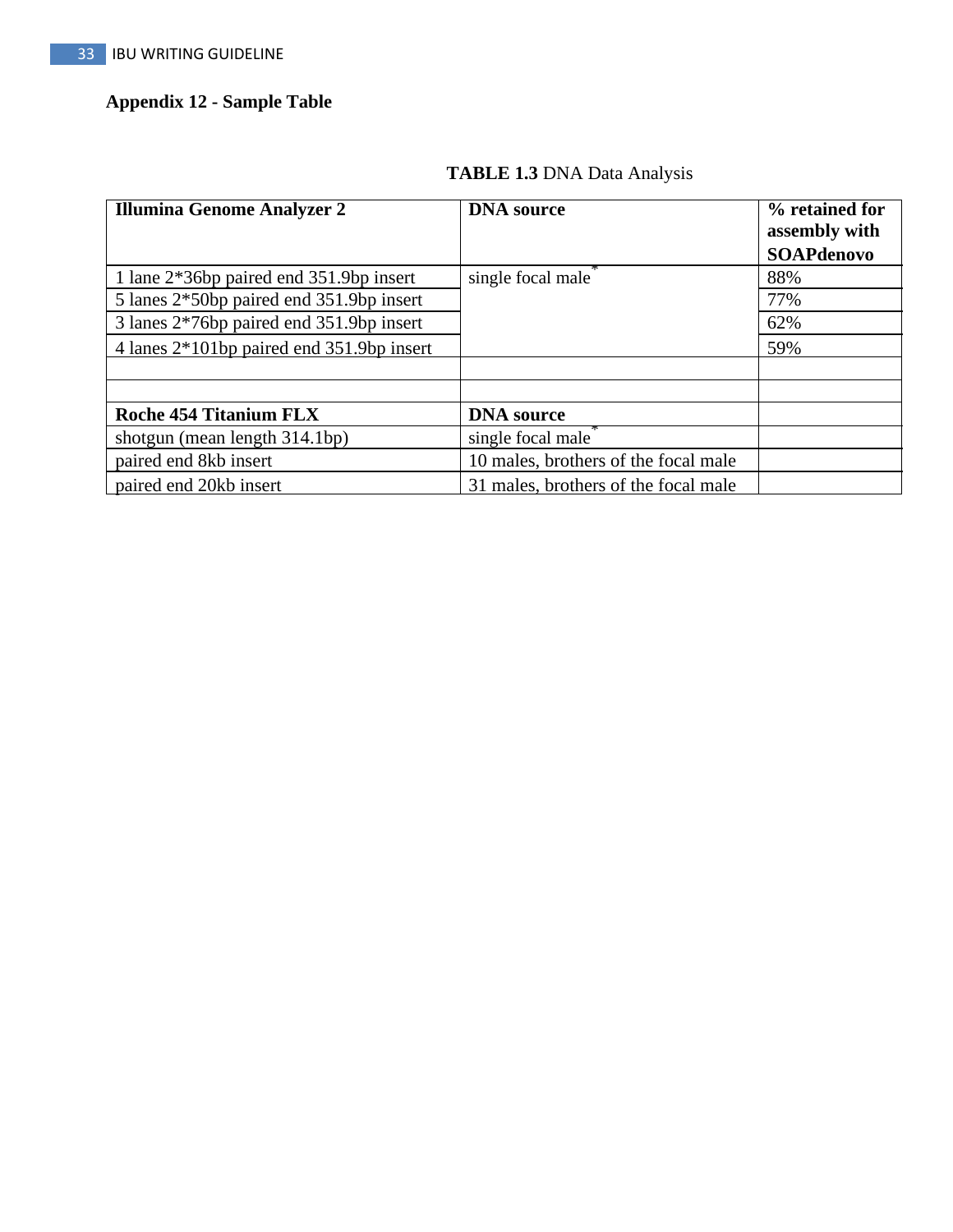## **Appendix 13 - Sample Figure**



**FIGURE 3.1** Impacts of Set-Asides on Consumer, Producer, and Total Economic Surplus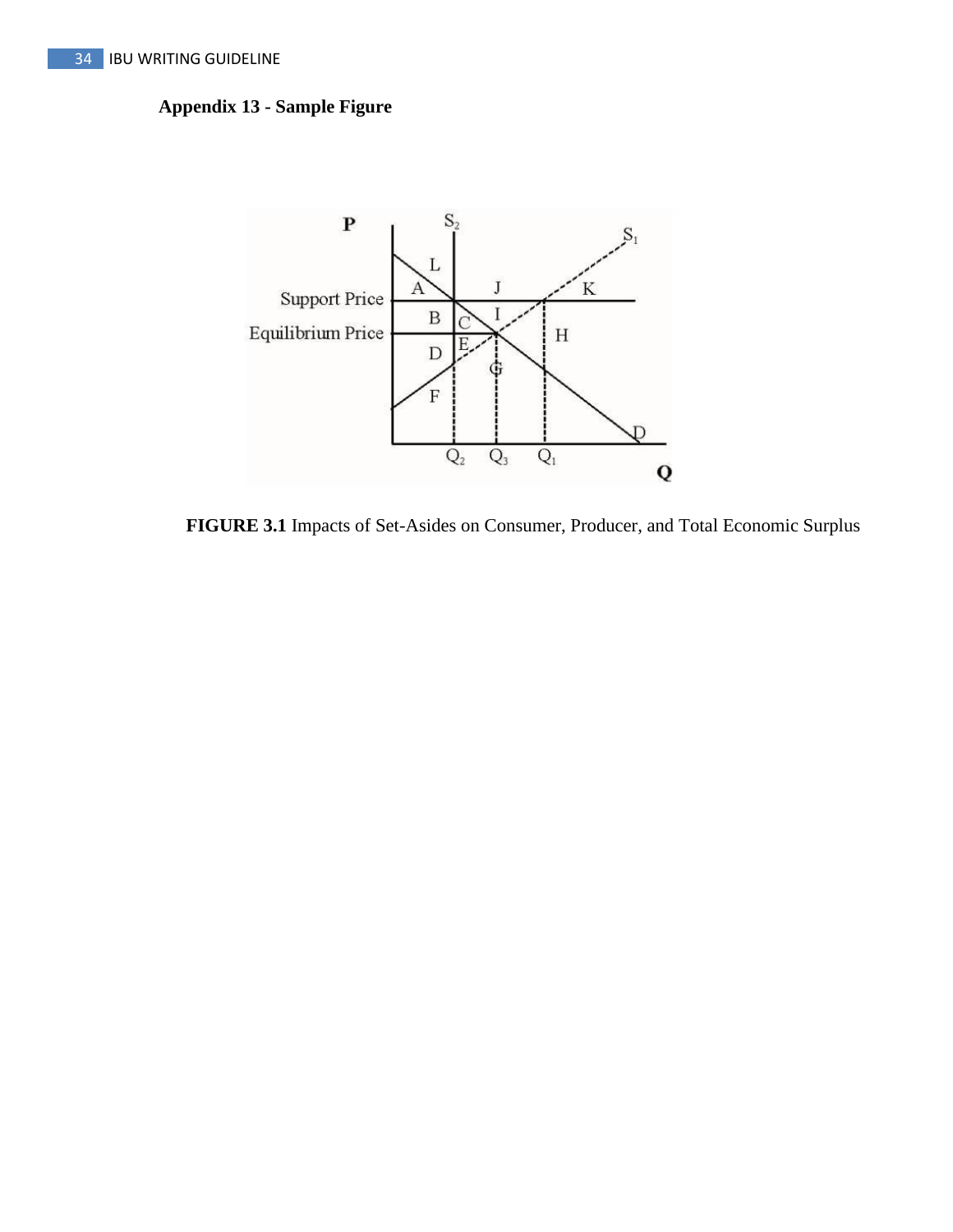#### **Appendix 14 - Curriculum Vitae**



Serkan Zor was born on 1 April 1976, in Ankara. He received his BS degree in Electronics Engineering in 1996 and M.S. degree in 1999 in Computer Engineering both from Sample University. He worked as a research assistant at the department of computer engineering of Sample University from 1997 to 2003. During this time he has been affiliated with the Informatics Research and Development Center. His research interests include quality operating systems, data mining and computer networks. Since 2003 he has been a chief programmer at a private company.